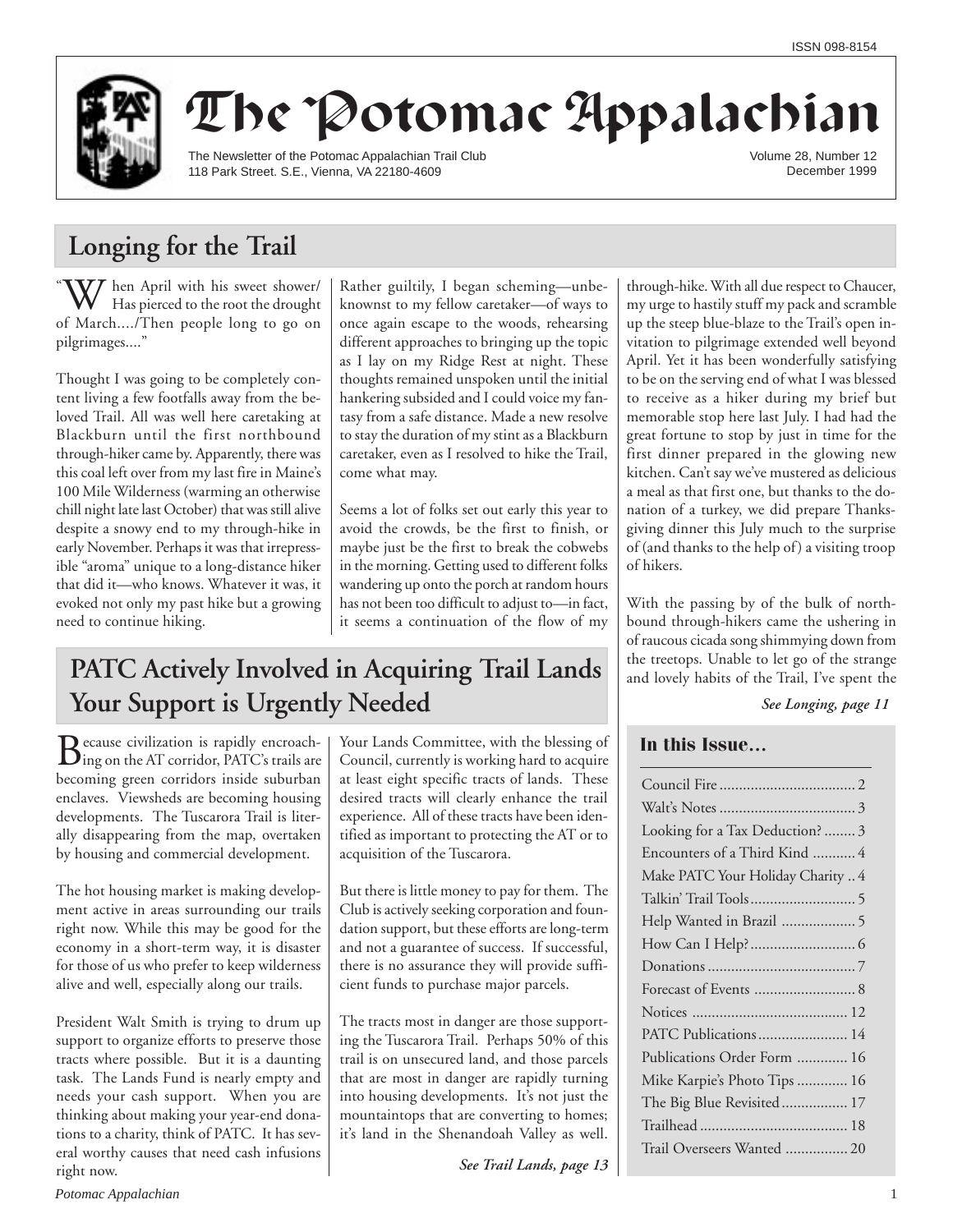#### **Council Members, Chairs and** *PA* **Staff**

#### **Officers**

**President:** Walt Smith, 703/242-0693, Ext. 40, wsmith@visuallink.com **VP Operations:** Tom Johnson **VP Volunteerism:** Mickey McDermott **Supervisor of Trails:** Peter Gatje Email: PJGatje@aol.com **Supervisor of Corridor Management:** Tom Lupp **General Secretary:** Warren Sharp

**General Counsel:** Eric Olson **Membership Secretary:** Terry Cummings **Treasurer:** Dick Newcomer **Recording Secretary:** Gerhard Salinger

**Sections/ Chapters Mountaineering Section:** Ozana Halik **SMRG**: Bud Hyland **Ski Touring Section:** Katherine Stentzel **North Chapter:** Steve Koeppen **N. Shenandoah Valley Chapter:** Martha Clark **S. Shenandoah Valley Chapter:** Lynn Cameron **Charlottesville Chapter:** John Shannon **West Virginia Chapter:** Jane Thompson

**Standing Committee Chairs (Council Members) Blackburn Trail Center:** Chris Brunton **Cabins:** Mel Merritt **Cabin Construction:** Charlie Graf **Conservation:** Mary Margaret Sloan **Corporate Donations:** Jack Reeder **Endowment:** Dick Newcomer **Finance:** John Richards **Hikes:** Tom Johnson **Internet Services:** Andy Hiltz **Land Management:** Anita Canovas **Land Acquisition:** Phil Paschall & Eric Olson **Legal:** Eric Olson **Maps:** Dave Pierce **Maryland Appalachian Trail Management Committee:** Charlie Graf **Potomac Appalachian:** Bianca Menendez **Public Affairs:** Terry Cummings **Publications:** Aaron Watkins **Shelters:** Charlie Graf, 410/757-6053 **Trail Patrol:** Mickey McDermott **Tuscarora Trail Land Management:** Lloyd MacAskill

**Special Committees/Ongoing Activities Archives & Library:** Carol Niedzialek **Cabin Reservations:** Darlene Wall **Deputy Supervisor of Trails:** Rick Rhoades **Firestone Tract Management:** Shirley Strong **Information/Sales Desks:** Marguerite Schneeberger **Medical:** Dennis DeSilvey **Vining Tract Management:** Howard Johnson

#### **Potomac Appalachian**

**Chief Editor:** Bianca Menendez jns-bianca@home.com **Features Editor:** Joanne Erickson **Forecast Editor:** Joe O'Neill JJONeill@visi.net **Pre-press:** Nancy Merritt, MeritMktg@aol.com

## **Council Fire**

The Council held its regular meeting on<br>October 12, 1999 at the Club headquarters. The meeting was attended by 20 Council members, 3 staff, and 7 Club members. The PATC membership stands at 6,942, with 133 new members registering in the month of April.

### **New Mission Statement**

After discussion at several meetings, the Council approved a mission statement for PATC. "The Potomac Appalachian Trail Club, through volunteer efforts, education, and advocacy, acquires, maintains, and protects the trail and lands of the Appalachian Trail, other trails, and related facilities in the mid-Atlantic region for the enjoyment of present and future generations."

The mission statement provides guidance in setting priorities and is a quick way to describe the Club.

### **Planning and Budgeting**

The Futures Group provided a preliminary list of five-year goals to the Council to guide the discussion at the October 16 planning meeting. The goals were gathered under four headings: Volunteerism and Educational Outreach, Trails and Lands, Facilities, and Finances. At the October 16 meeting the Council considered progress toward goals described in a planning meeting held in December 1998, five-year goals, and plans for the year 2000.

The year 2000 budget process is under way. Budgets for Committees were due on October 12. Responses will be made in November. The Executive Committee will review the budget at the end of November, and the Council will vote on the year 2000 budget at its meeting on December 14.

### **Expanding Training Opportunities**

John Wright from the mid-Atlantic Regional Office of the Appalachian Trail Conference has funding to work with the regional trail maintaining organizations to develop volunteer skills training workshops. He is talking with PATC to jointly develop workshops of interest to various clubs. The instructors may come from the clubs, ATC, or other organizations. Under discussion are chainsaw workshops, trail maintenance skills, wilderness first aid, and leadership training. John said he is looking for opportunities for clubs to share expertise with each other.

### **Land Acquisition Activities**

The Council voted to purchase the Hughes property adjacent to the Blackburn Trail Center near the AT at the appraised value given the restrictions on the property. The Council also voted to continue negotiating with the estate of Lorenzo Lewis for the Raven Falls property.

### **No Hunting on the Vining Tract**

For some time there has been an ongoing discussion of hunting on the Vining Tract by the tract committee and others. Hunting is incompatible with occupancy of the four cabins on the tract and the presence of day hikers. After considering the history of the property and realizing that there are neighbors who have hunted on the property, the Council voted that "The PATC shall no longer allow hunting on the Vining Tract." The neighbors and the authorities will be notified, and the property will be posted.

### **New Recognition of Donors**

The Council discussed creating categories of donors and providing better recognition for those who contribute money or land to PATC.

### **Trails and Shelters Activities**

The supervisor of trails reported that there were over 28,000 hours of trail work volunteered during the 1999 year. The Ens. Philip Cowall Memorial Shelter was finished under budget and ahead of schedule. The dedication took place on October 3. Construction at Tulip Tree, Johns Rest, Rosser-Lamb (Per-Lee) and Blackburn are all proceeding well. ❑

*—Gerhard Salinger Recording Secretary*

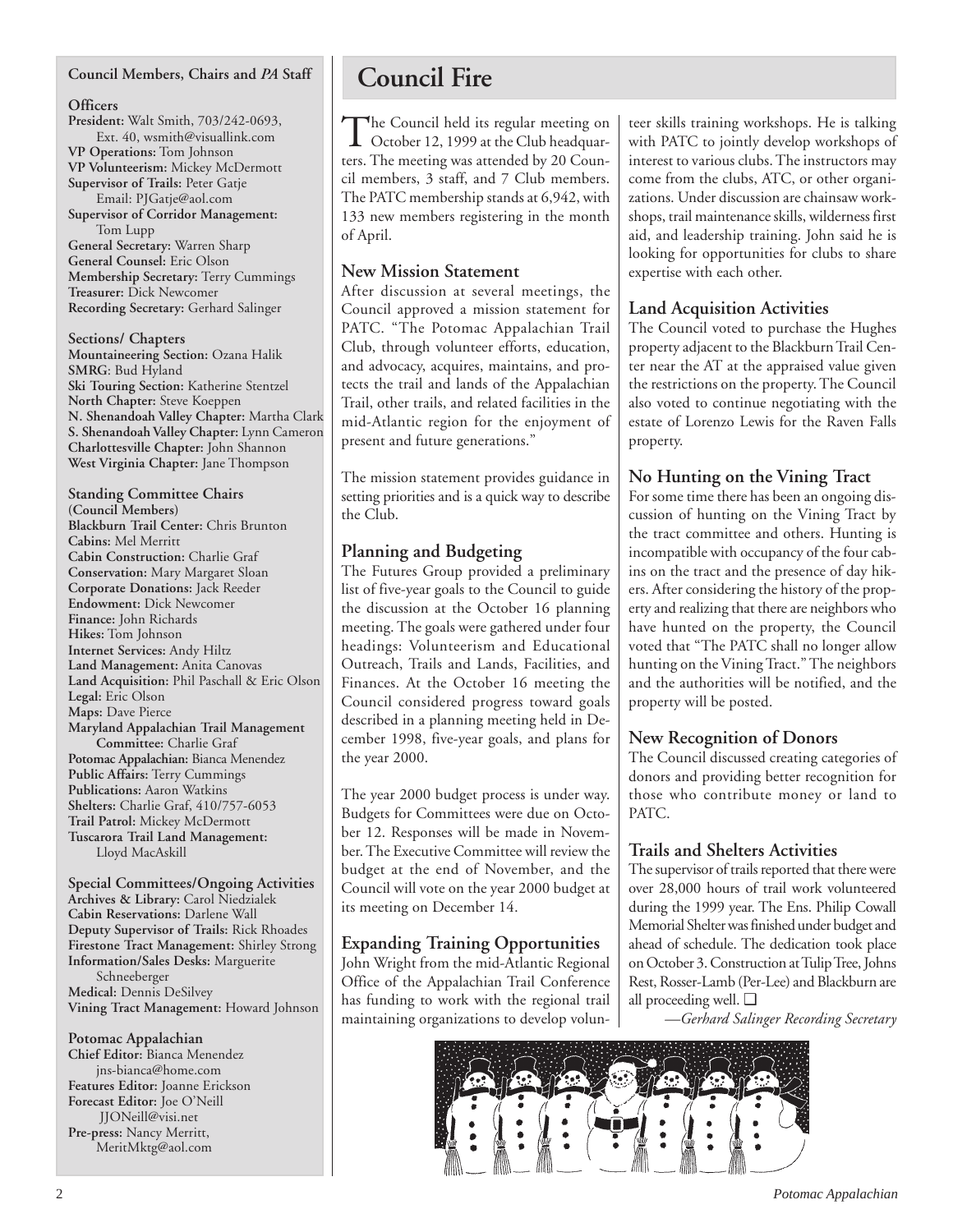## **Walt's Notes**

### **What's Important to Members**

As we look to the year 2000, let us focus<br>our volunteer efforts in those areas considered to be the most important. The preliminary results of the 1999 PATC Membership Survey indicate that you perceive the three most important activities of the Club to be: (1) trail work, (2) conservation of trail lands, and (3) construction of cabins and shelters. Those three areas of activity were captured in the new mission statement that Council adopted in October:

"The Potomac Appalachian Trail Club, through volunteer efforts, education, and advocacy, acquires, maintains and protects the trail and lands of the Appalachian Trail, other trails, and related facilities in the mid-Atlantic region for the enjoyment of present and future hikers."

### **Trail Work**

Thousands of hikers every year can be thankful for the many PATC volunteers who maintain the nearly one thousand miles of hiking trails for which the Club is responsible. Our volunteer tradition began in 1927, and it continues to draw praise from far and near. I invite your attention to the Annual Report, for it tells the story of the marvelous success we enjoy with our volunteer system. The Council, in response to the Vice President for Volunteerism, has been considering how we may encourage volunteerism. The new "perq" for cabin rentals, as announced in the November issue of this newsletter, is an example of the attention being given to recognizing the importance of our volunteer effort. Many volunteers were gratefully noted at the annual meeting during the awards presentations. However, I would suggest that perhaps one of the best ways we members have of encouraging trail work is to simply say "thanks" when we pass the workers while hiking on the trails.

### **Conservation of Trail Lands**

Significant progress is being made in the protection of trail lands as indicated in the An-

*See Walt's Notes, page 15* nual Report. The Supervisor of Corridor Management has developed a strong program for protecting the corridor for the Appalachian Trail. We have a full complement of trained volunteers who are responsible for monitoring the lands for encroachment and espousing a conservation ethic in their local area. The Lands Acquisition Committee has been responsible for protecting more than two hundred acres of land adjacent to the AT and the Tuscarora Trail during the last twelve months—some purchases in partnership with the Trust for Appalachian Trail Lands—and for over three hundred additional acres pending protection either through purchase or conservation easements in the near future. We look forward to increasing our efforts in establishing the Tuscarora Trail corridor next year in partnership with the Rivers, Trails, and Conservation Program of the National Park Service. We will continue to need your monetary and voluntary support as we pursue our goal of

## **Looking For A Personal or Business Tax Deduction Before December 31?**

uring the last twelve months, PATC has help protect more than two hundred acres of land adjacent to the Appalachian or the Tuscarora trails through conservation easement or purchase. However,

there is much more work to be done. The Lands Acquisition Committee is currently negotiating for the protection of more than three hundred additional acres. Your assistance is needed. You may be entitled to take a signifi-

cant tax deduction while gaining the satisfaction of contributing to the perpetual preservation of a PATC trail. Contributions should be addressed to the Trails Land Fund, PATC, 118 Park St. SE, Vienna, VA 22180.



*Land adjacent to the one thousand foot-wide AT corridor not yet under perpetual preservation.*

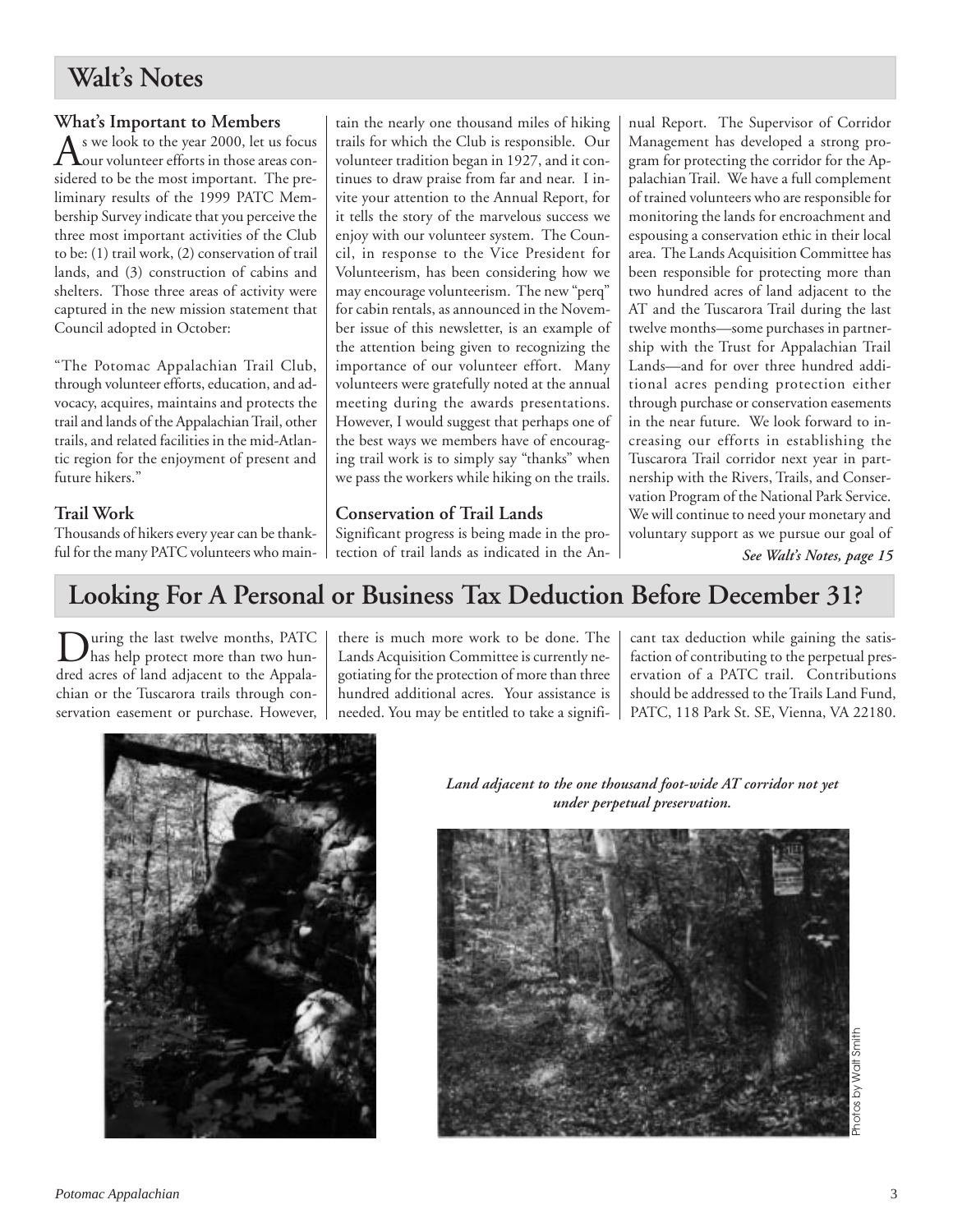## **Encounters of the Third Kind**

 $\prod$ t was one of those rarified fall days after<br>the passing of a cold front, a day meant the passing of a cold front, a day meant for hiking in the mountains. So I donned the requisite boots and backpack and set out for Hazel Country. As I started up the Nicholson Hollow Trail, I saw a small typewritten notice posted at the trailhead, to whit, "Aggressive Bears." I have seen these notices before from time to time and have not paid much attention to their warnings. "Don't leave food in your tent" and "Use a bear bag" are the standard Park Service caveats when anyone has reported any encounter with a bear, however innocuous. The trail was quiet (it was the first Sunday of football season, after all), and I delighted in the solitude. The rays of sunlight cascaded through the canopy. The alternating bands of light and dark gave a textured look to the forest floor. Turning up Hannah Run Trail, I proceeded quietly up a secluded hollow, sunk in the reverie that only brisk hiking on a clear autumn day can inspire. Looking up from the trail to find the next blaze, I noticed something moving just off the trail about 20 feet ahead. Two bears, one large (presumably the mother) and one small (presumably the baby) were just ahead on one side of the trail. I paused, deciding I could perhaps get a picture. As I started to extract my camera from a side pouch, I was startled by a crash of underbrush just to my left. I turned my head and looked right into the eyes (brown, I might add) of a third, and larger, bear (presumably the father) not four feet away. Now what?

If I might digress for a moment. First, I am not afraid of bears. In fact, I rather like bears and have had the inestimable pleasure of seeing bears on 22 previous occasions ( I think hikers might consider bear sightings as a metric of experience, much as bird watchers count species). Of course, I would not expect the bears to have known or cared about my predilections. The aggressive bears warning combined with a recent reading of Bill Bryson's *A Walk in the Woods* (with its recounting of fatal attacks by black—not grizzly—bears) had planted the seeds of doubt in my mind. Second, I am aware that bears are afraid of bipeds, particularly when accompanied by barking quadrupeds, engaged in what some would call sport.

And here I really must digress to get something off my chest. There is nothing sporting about treeing a hapless bear with radio-controlled dogs. It perhaps affords bragging rights at the local hunt club. That is not to say that I am unalterably opposed to hunting, but I still have a problem with a sport whose sole object is to kill something.

Stocks that you paid \$1,000 for years ago now may this year bring you a face value deduction while PATC gets \$15,000 in cash. And it "only" cost you \$1,000 to make that

(As in all cases regarding major financial decisions, be sure to contact your legal, financial, and accounting advisors to be certain your proposed stock donation meets the criteria and that this action will gain the tax ad-

*—Jack Reeder, Chairman*



\$15,000 donation.

vantage you seek.)



Getting back to the story, where I left myself looking into the eyes of a rather large bear about four feet away. I figured I had four options: a) do nothing; b) play dead (a recommendation I have heard for grizzly bears, so why not for marauding black bears?); c) drop my pack (with the food and water) as a decoy and run (not a good option if you have ever seen how fast a bear can move); or d) try to scare him away. I chose d). To be honest, I don't know that I rationalized all of this at the time. I was too busy watching my life pass before my eyes. I am not sure what I yelled or what gestures I made. It was hardly premeditated. As I am writing this account ex post facto, it is fairly evident that it worked. I have never seen three animals move so fast in my life. If there were a bear heaven, I would have sworn that I had just witnessed rapture. I stood as if struck dumb for several minutes, allowing my heart to slow and the adrenaline surge to abate. Cautiously continuing, I finished the hike several hours later, passing through Nethers to my car at the foot of Old Rag. Just another day on the trail.

 If you have read all of this and are thinking, "I knew that all along," I would agree with you. So did I. But until I was faced with it alone and unarmed in the wild, I had never had the opportunity to try it out. So let me assure you, if you find yourself face to face with a large bear in the woods, do not panic or shirk, just scream. I can assure you, it is a perfectly natural and appropriate response. Pity it doesn't work with aggressive people. Oh, and by the way, the bear count is now 25. ❑

*—William D. Needham*

For information on how to deal with a bear encounter, see PATC's website, www.patc.net, or check with a ranger for Park Service and Forest Service advice.

## **Make PATC Your Holiday Charity**

Elsewhere in this issue you've read of the<br>need for major funds for trail lands acquisitions. Here's a simple way to make a contribution that hurts you less but benefits PATC more: Donate appreciated assets.

Suppose you bought a stock years and years ago and paid \$1,000 for it. It is now worth \$15,000. In most cases, as long as you have owned it for more than 12 months, you can deduct its fair market value at the time you make the gift.

*Donations Committee*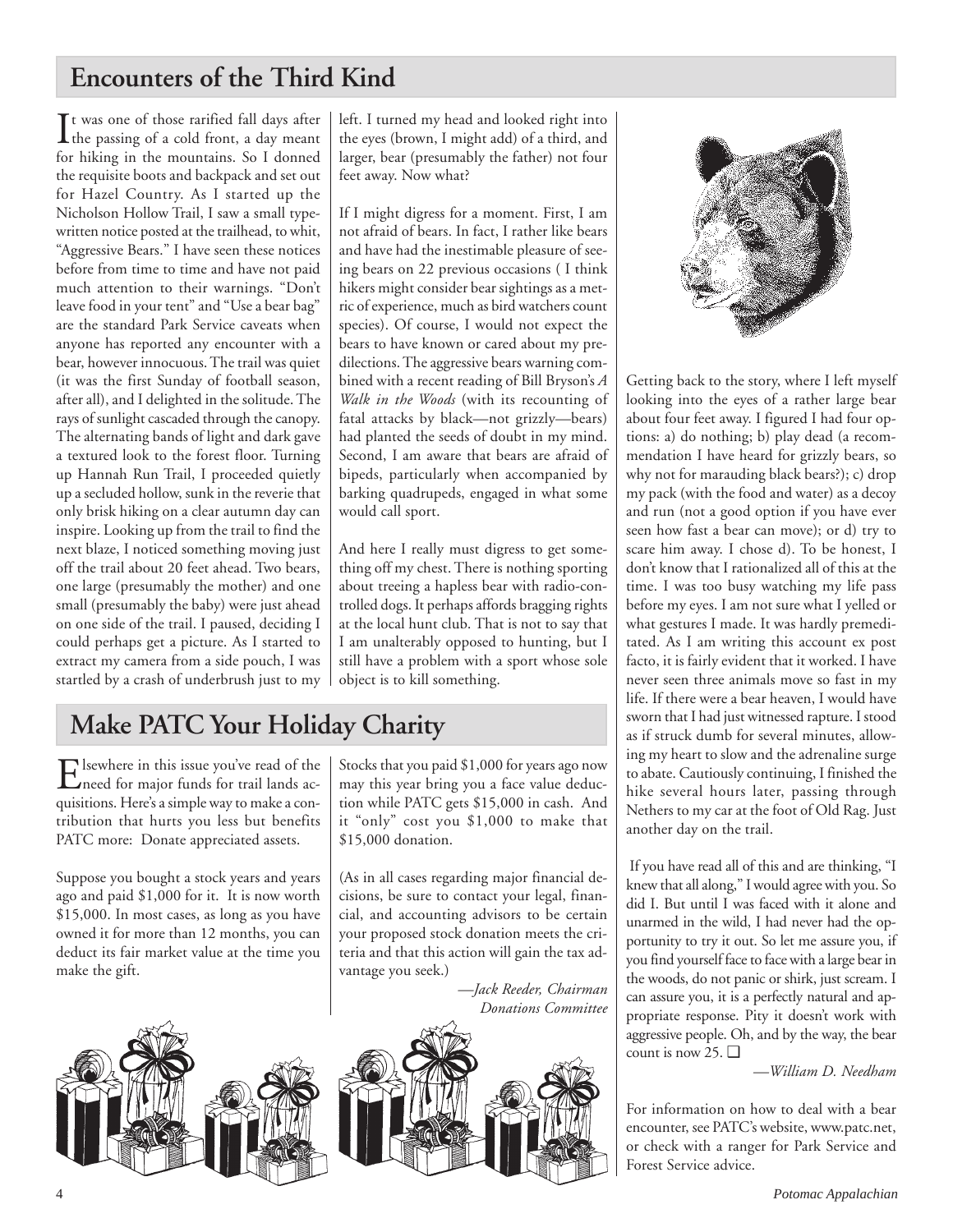## **Talkin' Trail Tools**

 $\int$ 'm walking down the trail talking to my<br>self, "So a Pulaski has an axe head with a self, "So a Pulaski has an axe head with a grub hoe tail. There's no such thing as a pick axe, but there is a pick mattock that looks like what I used to call a pick axe and a cutter mattock that looks a bit like a Pulaski. You've also got an odd tool with a large hoe on one side and a steel rake on the other invented by someone named McCleod, I assume. (Perhaps Messrs. Mattock, McCleod, and Pulaski worked on the same trail crew.) But ironically, the basic shovel is almost ignored. A lot to learn, a lot to learn."

On a beautiful Saturday morning, following 25 PATC volunteers and Park Service rangers along the Appalachian Trail, I mused about these unique tools and the origin of their names. We were headed for a blow-down hanging dangerously above the trail. The offending trees, soon to be logs, were remnants of last winter's ice storm—a tangled mess of ash and maple branches and trunks precariously perched over the treadway. Trail supervisor Pete Gatje wanted to demonstrate the proper use of a grip hoist.

We were all participating in George Walters' 12th annual trail maintenance workshop held in September in Shenandoah National Park. The weekend event was full to capacity with men and women interested in learning how to care for the trails. I just wanted to use the tools.

## **Help Wanted in Brazil**

Did George Meek's article ("Confessions of a Trail Blazer in Brazil," September) stimulate your curiosity? Pedro de Castro da Cunha e Meneses, the Executive Director of Tijuca National Park, the park George mentions in his article, has written PATC asking for a group of volunteers to travel to Rio de Janeiro, Brazil and share our trail maintaining knowledge. George Meek has agreed to be the point of contact for the exchange and is now looking for Club members who may have an interest in the project. If you'd like to be part of this exciting opportunity, contact George Meek at gmeek@mciworld.com

Like most occupations, trail work requires special tools for specialized work. Car mechanics have ratchets, doctors have forceps, baseball players have bats, and trail crews have McCleods. As I learned, the McCleod is very handy for clearing out waterbars, moving dirt and debris around, and tamping loose soil. The Pulaski is a firefighting tool popular with trail crews because it is a sturdy multipurpose tool designed for digging and chopping. When you have to carry tools into the woods, sometimes for miles, you don't want a great variety of single-use tools. That is why, with the exception of the shovel, most trail-working tools are multipurpose.

## **Digging with Pick Mattock and McCleod**

We took the lowly shovel along but did most of the digging with the pick mattock, a tool designed for digging in rocky, rooted soil. The Appalachian Mountain range, like other older mountain systems, is really a big pile of fractured rock. The rock is covered with a layer of composted debris that gives life to the vegetation. But using a shovel to dig is fruitless. The rocks and roots just below the surface require a heavier tool to break up the subsoil. With the pointed tip of the pick mattock you loosen up the rocks and soil where you want to place a water bar. The grub hoe end of the tool cuts through stubborn roots and softer materials. A trench is then created by removing the debris with the McCleod. After setting a locust log (waterbar) at the edge of the trench, the shovel is used only to replace soil around the back of the water bar. With the multi-useful McCleod, one tamps down the loose soil and sculpts the trench in front of the water bar.

## **A Rock Bar to Move the World**

Another great tool is the rock bar—a fivefoot steel rod weighing about 20 pounds. With the rock bar you can pry, lift, dig, crack, or crush. It's a heavy tool for heavy work. When installing rock steps, rock waterbars, or cribbing (rock wall supporting the trail surface) the rock bar is indispensable. Some of the sub-surface rocks are rather sizable and require more leverage than a pick mattock can offer. And you want large rocks to support walls and water bars. Natural forces like flooding and erosion combine with foot traffic to put great stress on constructed trail features. Big rocks are harder to dislodge than



small ones, so trail crews look for the biggest rocks they can find to build these structures. Was it Archimedes that said "find me a fulcrum and a bar long enough and I can move the world"?

## **The Digging Bar**

A close relative to the rock bar is the digging bar. This instrument is longer and lighter, and, instead of the pointed end, it has a flat, threeinch-wide paddle well suited for cutting and digging. The handle end comes to a mushroom shape, perfect for tamping loose soil around rocks and water bars. Although I've witnessed it used as a pry bar, the Forest Service manual says its not designed for prying; leave that to the rock bar.

## **Be Nice to Those Tools**

Over the weekend we were also introduced to the two-person crosscut saw, the handy and portable pruning saw, the dangerous gas-powered chain saw, the double-bit axe, the grip hoist, and loppers—used for cutting saplings and small branches. And better yet, we were taught how to use them safely and correctly. To my mind, there is little worse than someone using a log carrier as a pry bar and snapping the handle. Tools are sacred to their owners and folks that make a living with them. A chipped blade, rusted pivot point, broken tooth, or cracked handle can bring one's work to a quick conclusion. My philosophy is to treat anyone's tools as I would my own, keep them serviceable for the next person, and help to make the work trip a productive one.

## **Interested in Tools?**

George leads the Hoodlums trail crew (they're really pretty well behaved) into the woods every third weekend of the month. If the timing doesn't work for you, there are several other crews that go out regularly. Look in the Forecast section for time and place. You can bring your own loppers along, but I suggest you just pack a good pair of gloves and be ready to have a terrific time with good folks and great tools. ❑ *—Terry Cummings*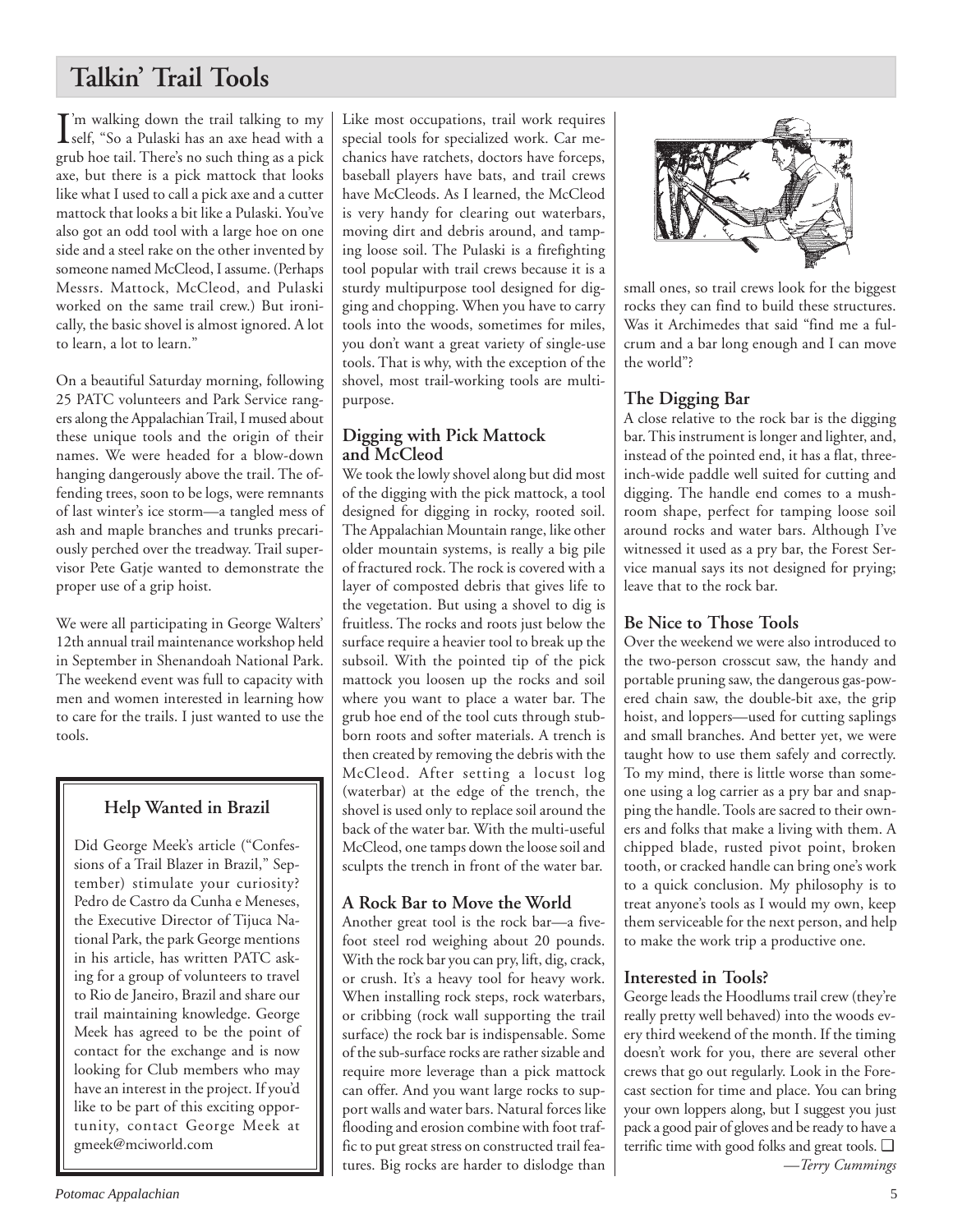## **How Can I Help?**

This article will be short because I want as<br>many of you as possible to read it. By reading it I'm hoping to either inspire you or make you feel guilty enough to give us trail maintainers a hand. As Supervisor of Trails I am very fortunate to have 20 dedicated District Managers and Trail Crew Leaders who, with over 400 hardworking overseers, do a great job maintaining nearly 1,000 miles of hiking trails in this region. I am also aware that many of you volunteer to help out in other PATC efforts. However, according to my calculations this means that less than 20% of our nearly 7,000 member Club, whose primary purpose is to maintain hiking trails, is actively involved in trail maintenance.

You ask: "How can I help out our trails effort?" Since you have read this far you must be at least slightly interested, so let me tell you how you can help. Here are six things you can do:

When you go on a hike:

- 1) Collect some trash using a plastic bag. You can do this along the trail or at a trailhead before or after the hike. Anything at all will help.
- 2) Remove branches and/or small blowdowns from the trail. Please don't just step over them and keep going. The PATC trail overseer will really appreciate your efforts.
- 3) Report problems along the trail (downed trees, filled waterbars, over-grown vegetation, faded blazes, major erosion, and

dumping). Notify PATC (me) by phone as soon as convenient. Call 703/242-0693 ext 12 and leave a short message for the Supervisor of Trails or Trails Coordinator (Heidi Forrest) concerning the location and the problem noted on the trail. I am also on the Internet at PJGatje@aol.com. Either Heidi or I will contact the appropriate District Manager who will take action to correct the problem.

Get involved with trail work:

- 4) Try at least one group trail work project. Overseers and District Managers are continually asking for volunteers to help out in the "Forecast," which appears monthly in the *PA*. It is a good way to meet other Club members, and, who knows, you may even enjoy it.
- 5) Volunteer as a trail overseer. There are always numerous openings for Trail Overseers on the last page of the *PA*. This involves work such as clipping vegetation, removing trash, cleaning out waterbars, and monitoring a trail section (usually about two miles) for blowdowns and erosion problems. Only trained operators will operate chainsaws to remove blowdowns. Major erosion control problems are usually corrected by a group work project.
- 6) Volunteer for one of PATC's summer work crews. It's not too soon to start thinking ahead. Detailed information will be published in a spring issue of the *PA.*



Basically, PATC crew volunteers spend five days on the trails under ranger supervision. Several options are offered each summer.

Please consider getting involved with the volunteer trail work of our Club. We can use your help, so don't be shy about giving us a hand. Remember: "the best part time career is to be a volunteer." ❑

—Pete Gatje, Supervisor of Trails



## **PATC in the News**

Almost a century of memories along the C&O Canal are reported in the September 1999 issue of *Along the Towpath* (C&O Canal Association) by PATC member Helen Johnston.

The thirty-five year history of the Wilderness Act and the citizens who have affected its destiny are featured in the September 1999 issue of the *Red Rock Wilderness,* newsletter of the southern Utah Wilderness Alliance. Almost all of the individuals featured have or had some connection with PATC—as members, as close friends of members, or as speakers at our annual dinners.

*—Paula Strain*

The November 3, 1999 issue of the *Washington Post's* Style Section featured an article by Club member John Luck about PATC's trail maintenance activities. The article focused on Club member Becki Swinehart, who maintains a section of the Tuscarora Trail. *—Bianca Menendez*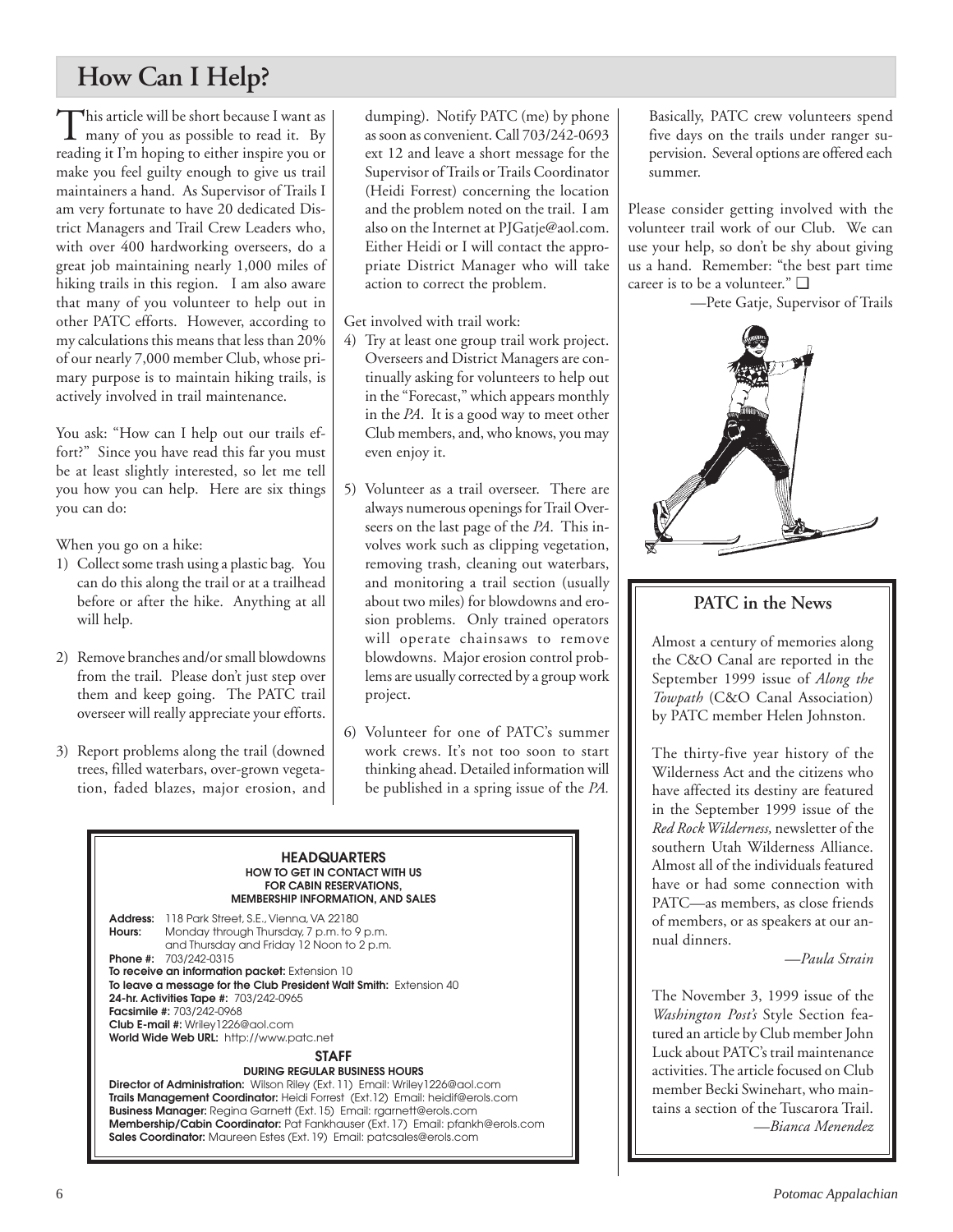

## **Donations**

ur heartfelt THANK YOU to those members who have given additional donations with their dues renewal fee and from the goodness of their heart to the individual funds listed below.

Our mission of protecting the Appalachian National Scenic Trail and side trails throughout Virginia, West Virginia, Maryland, and Pennsylvania is assured through generous donations from you. It also helps greatly to ensure that these protected trail lands can be enjoyed by future generations.

#### **Donations received in September and October**

Funds: G - General; T - Trail Lands; S/C - Shelters, Cabins, Cabin Lands; HQ - Headquarters Capital Repair; E -Endowment

| Raymond and Loretta Belford |     | Michael R. Karpie       | S/C | Christopher J. Schul               | G |
|-----------------------------|-----|-------------------------|-----|------------------------------------|---|
| Robert W. Berberick         | S/C | Joseph and Susan Keller |     | Anne and Melvin Sharpe             | G |
| Eric S. Christenson         |     | James M. Kiefer         | G   | Joe and Nancy Schifrin             |   |
| Scott and Jane Cohen        |     | Robert D. King          |     | (in memory Of Frank Shelburne)     |   |
| Alford and Rita Cooley      | G   | Dyanne Lathan           | S/C | Mary Jo Williams                   |   |
| <b>Stacey Cramp</b>         | S/C | John F. McCrea          |     | (in memory Of Helen Wiese)         |   |
| Brenda and Raymond Druen    |     | Jeffrey Norman          |     | Charles and Elsie Ziegenfus        |   |
| Scott Holmes                |     | Ellen Pearlman          | G   | <b>PATC Mountaineering Section</b> | G |
| Steve and Sheila Holt       |     | <b>Tyra Rathje</b>      |     | Recreation Equipment Inc.          |   |
| Ann and AI Horne            |     | David L. Rinker         |     |                                    |   |
| (in memory of Judy Johnson) | S/C |                         |     |                                    |   |
|                             |     |                         |     |                                    |   |

The PATC welcomes Robert Jordan as a new Life Member as of October 14, 1999. Mr. Jordan is now one of a growing number of members with this status. Thank you for your contribution to the Endowment Fund, which is where your Life Membership payment has been placed.

For your information, the Combined Federal Funds Campaign Register number for the PATC is 7956 should you wish to participate in the federal government employee matched donations program. Please check to see if your organization offers a matched donations program and include the pertinent application with your donation.

A brief note about DUES RENEWAL NOTICES. The expiration date on your membership card reflects the month in which I generate the dues notices. Your membership will not expire exactly on the date shown, but it will shortly thereafter if the dues notice remains unpaid after that month. I normally generate the dues notices sometime after the 10th of the month, so please be patient if you think your membership has passed the expiration date. If it passes a couple of months, then please contact me as there is a problem we need to correct.

*—Pat Fankhauser, Membership Coordinator*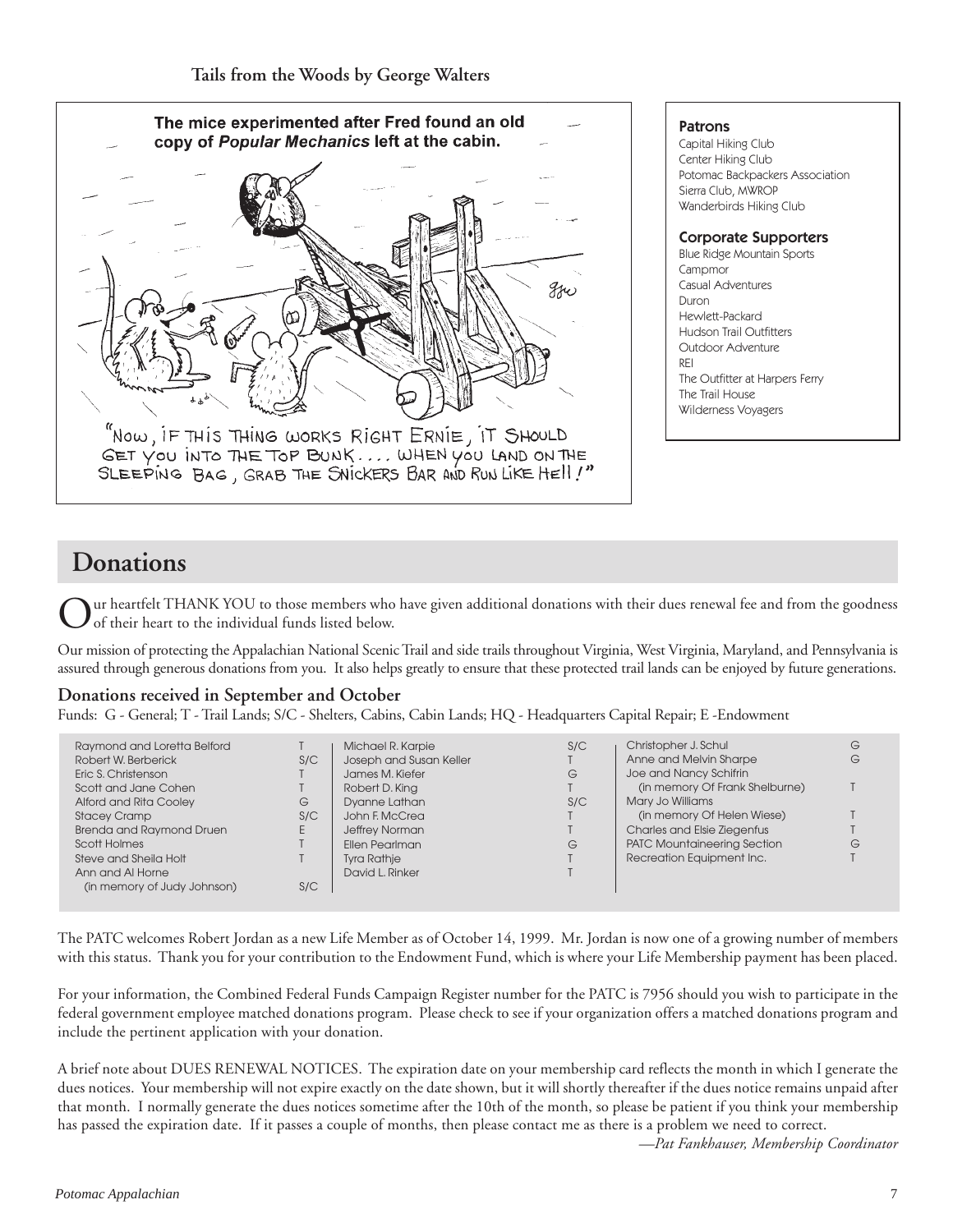#### **Charlottesville Chapter**

The Charlottesville Chapter hikes every Saturday, summer, winter and in between. Hikes are about 8 miles. Trail maintenance is usually done on the last Saturday of the month. Meet at Sprint parking lot, 2307 Hydraulic Road at 9 a.m. with food and water for the day. We hike trails in the Southern, Central and occasionally Northern Districts of Shenandoah National Park, and in George Washington National Forest. INFO: Jere Bidwell 804/295-2143, John Shannon 804/293-2953 or Lois Mansfield 804/973-7184.

#### **North Chapter**

The North Chapter of PATC conducts monthly trail work trips on the Maryland and Pennsylvania sections of the Appalachian Trail (AT) and on the Pennsylvania sections of the Tuscarora Trail. We also lead hikes on these and other trails. Maryland AT work trips are generally held on the first and third Saturdays—contact Mark Mitchell (mdtrail@yahoo.com), 301/461-7048 for information. Pennsylvania work trips are generally held on the AT on the first Saturday and on the Tuscarora on the third Saturday—contact Charlie Irvin, 301/447-2848 or Pete Brown (peter.brown4 @worldnet.att.net) 410/343-1140. Pennsylvania AT work trips also include an optional Saturday night stay at the Gypsy Spring cabin. Dinner, breakfast, and camaraderie available. For information on upcoming hikes, contact Chris Firme (bncfirme @innernet.net) 717/765-4833. For general chapter information, contact chapter president Steve Koeppen (patcnorth@mail.com) 410/756-2916 or visit the North Chapter home page (www.patc. net/north\_ch.html).

## **Chapters**

#### **Northern Shenandoah Valley Chapter**

The Northern Shenandoah Valley Chapter sponsors hikes in national and state parks and forests in the Shenandoah Valley vicinity, open to the public, on a monthly basis except during the winter. Hikes are posted in the **Forecast.** Other activities are in the NSV Chapter Newsletter. For further information contact Martha Clark (mclark@visuallink.com) 540/ 665-2101.

#### **Southern Shenandoah Valley Chapter**

See **Forecast** for work trips and hiking events sponsored by the Southern Shenandoah Valley Chapter. Most trips meet in Harrisonburg at the Cloverleaf Shopping Center at 8:00 a.m. Hikers from the DC area should allow about 3 hours to get to our region. INFO: in Harrisonburg, call Suzanne 540/269- 4341; in Staunton or Waynesboro, call Vernon 703/ 886-9218, or Doris 540/885-4526.

#### **West Virginia Chapter**

Chapter meeting at Highacre on the first Wednesday of the month; see **Forecast** for up-coming activities. For further information on chapter activities or to receive the chapter newsletter contact Jane Thompson 301/ 865-5399.

#### **Ski Touring Section**

The Ski Touring Section has served since 1974 to introduce Washington area residents to cross-country skiing and to provide cross-country skiing opportunities to experienced skiers. The Section sponsors winter weekend ski trips for all levels of skiers to nearby mountains in Maryland, West Virginia and Pennsylvania, as well as periodic social events year round. INFO: Katherine Stentzel 703/781-3249.

#### **Mountaineering Section**

We're a diverse group of local Washington, DC area climbers. Young and old, male and female, crag rat, sport climber, and alpinist, active and armchair types — we all enjoy climbing in its many varieties. We also share common interest in promoting safe climbing, conserving the outdoors, developing new climbers' skills, representing the Washington area climbing community, and having fun! We provide instruction for those who want to learn the basics — we're not a school, but we can get you started. We go climbing, either locally or further afield, nearly every weekend. In the winter we organize trips to the Ice Festivals in the Adirondacks and the White Mountains for beginning and advanced ice climbers. For further information contact Ozana Halik (mrkayak2@AOL) 703/ 242-0177.

#### **PATC Midweek Hikes**

PATC's **Vigorous Group** hikes 8-10 miles at a fast pace; and the **Easy Hikers** hike 5-8 miles on trails with little elevation change. See below for scheduled trips; check the weekly tape (703/242-0965) on Thursday or Friday for any changes or additions.

#### **Other Clubs' Hikes**

Capital and Wanderbirds hike on Sundays, traveling by bus and leaving from downtown, with suburban stops as well. Center Club, Northern Virginia Hiking Club and Sierra Clubs hike on both Saturdays and Sundays using carpools, which often leave from a suburban Metro stop. Schedules are available at PATC Headquarters and are published in area newspapers on Fridays.

## KEY to Forecast Activities

**All events are marked for easy identification.** Late changes or cancellations are listed on the weekly information tape (703/242-0965), which is updated on Sunday evening for the following seven days. The Forecast can also be found on PATC's Web site at http://www.patc.net

- ` **Hiking Trips**
- **Backpacking Trips**
- } **Trail Work Trips**
- **Cabin/Shelter Work Trips**
- ❖ **Special Events**

#### **Meetings**

**Cross-Country Skiing**

**Note to all hike leaders:** Please ask nonmembers on your hike if they would like to join PATC, then get names and addresses so a Club volunteer can send them information packets. Thanks!

#### **Meetings**

Meetings are held at PATC HQ, 118 Park Street, S.E.,Vienna, VA unless otherwise noted.

#### **Trail Patrol - First Tuesday**

7:30 p.m. Trail Patrol volunteers are PATC's goodwill trail ambassadors to the hiking public. They provide a visible, reassuring presence on the trails, educating the public on good hiking practices, minimum impact hiking and camping ethics. Patrol members are trained in land navigation, emergency procedures, radio communications and personal equipment. All patrol volunteers are also expected to become certified in a recognized basic first aid course. Some equipment and uniform items are provided upon completion of training. INFO: Mickey McDermott 703/866-0928 or see PATC's website (http://www.patc.net/patrol.html).

#### **New Members (PATC) - First Wednesday**

7:30 p.m. Curious about the Club? Want to learn more? The best way is to attend a New Members Meeting (but you don't have to be new to qualify). Attend the meeting and find the mysteries of PATC revealed in full. Refreshments will be served. Directions to PATC: Take Rt.123 into Vienna, VA and turn east on Park St.(Rt.675) to 118 Park St. on your left. INFO: Terry Cummings (TCIVP@mindspring.com) 410/489-4594.

## **Meetings**

## **Shenandoah Mountain Rescue Group**

**(New Members meeting) - Second Monday** 7:30 p.m. New members meeting. INFO: SMRG Operations 703/255-5034, then press #5.

#### **PATC Council - Second Tuesday**

7:00 p.m. sharp. The PATC Council meets the second Tuesday of every month to conduct business of the Club. All members are welcome. INFO: Wilson Riley (wriley1226@aol.com) 703/242-0693 x11.

#### **Mountaineering Section - Second Wednesday**

8:00 p.m. Second Wednesday of every month. INFO: Ozana Halik 703/242-0177 or see PATC's website (http://www.patc.net/mtn\_sect/).

#### **The Futures Group - Third Tuesday**

7:00 p.m. Meets to research, develop, and recommend to membership changes to PATC organization, constitution, and bylaws in order to meet challenges of the next century. PATC members welcomed. INFO: Gerhard Salinger (evger@ erols.com) or Walt Smith (wsmith@visuallink.com), Co-Chairs.

#### **Shenandoah Mountain Rescue Group (Business meeting) - Last Tuesday**

7:30 p.m. Meet in conference room. INFO: Martin Juenge (mjuenge@rpihq.com) 703/255-5034 then press #5.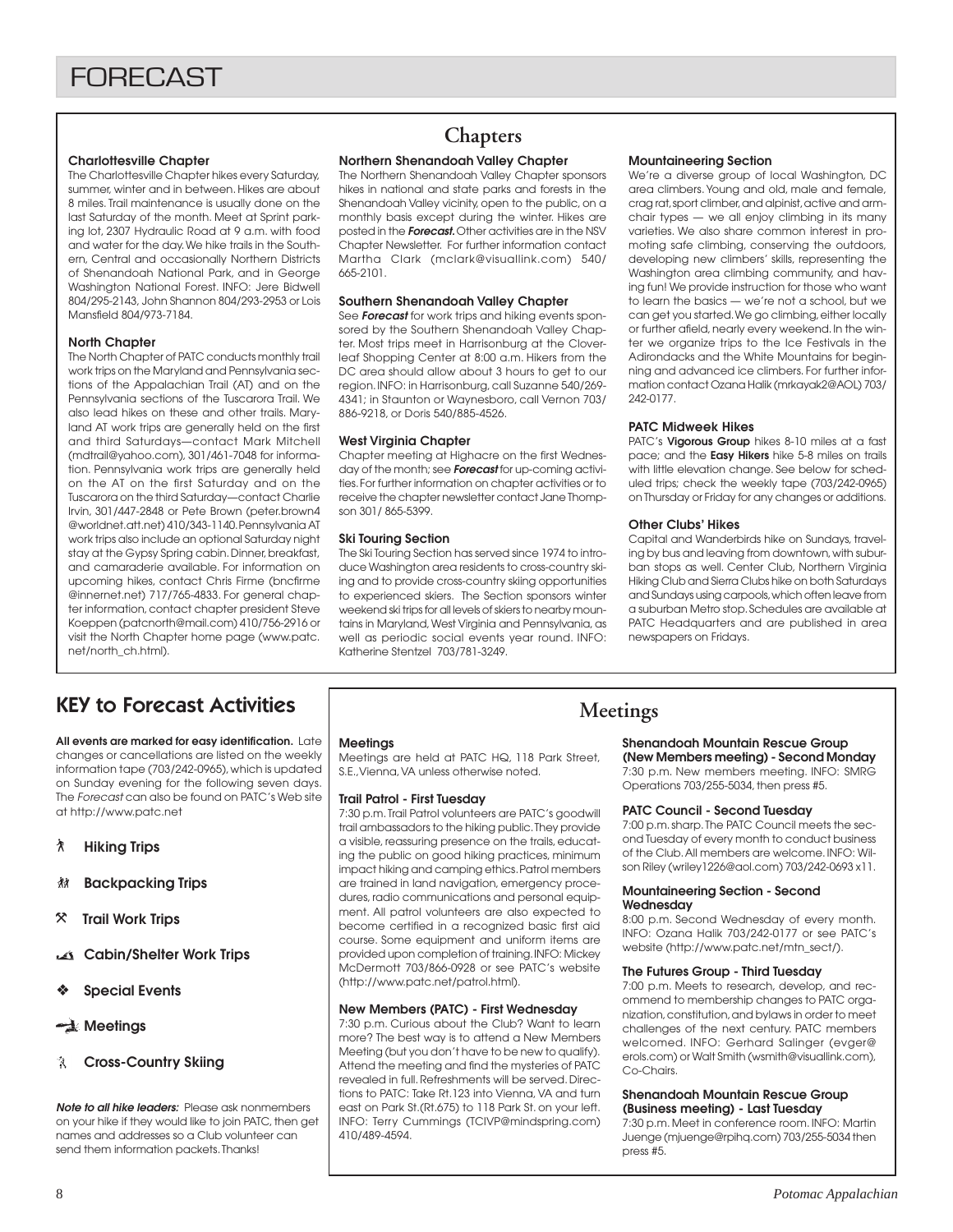## **FORFCAST**

## **December**

#### **1 (Wednesday) DEADLINE - January Potomac Appalachian Headquarters, Vienna, VA**

5:00 p.m. All items for the next issue of the PATC newsletter must be submitted on disk if possible to headquarters, or via e-mail or e-mail attachment to jns-bianca@home.com. Allow one week for postal service delivery.

#### **1 (Wednesday)**

**MEETING - New Members (PATC), 7:30 p.m.**

#### **1 (Wednesday) MEETING - West Virginia Chapter Highacre, Harpers Ferry, WV**

7:00 p.m. Join us at our annual dessert meeting. Bring a holiday snack to share, along with trivia about hikes, trips, journeys which you took this year (or you can join us to listen to others). We will have a slide projector for those of you who have a handful of slides to share. INFO: Jane Thompson 301/865- 5399, before 9:00 p.m.

#### **1 (Wednesday) CLASS - Snowshoeing! (REI) REI, Baileys Crossroads, VA**

7:30 p.m. Get outdoors this winter and make tracks! Enjoy the nation's fastest growing winter sport. REI's resident musher, Ed Neville, will discuss selection, fitting, bindings, gait, climbing and descent. Ed will illustrate his discussion with slides of snowshoeing in New Hampshire's Presidential Range and on Washington state's Mount Rainier. INFO: REI 703/379-9400.

#### **1 (Wednesday)** ` **HIKE - Easy Hikers C&O Canal, MD**

10:00 a.m. Meet for a six mile round trip of level walking between Pennyfield Lock and Riley's Lock, with picnic on Seneca Aqueduct. To get there, go west on River Road (MD 190) 8.5 miles from beltway to Pennyfield Lock Road, turn left, and go to the parking lot at end of road. INFO: Patricia Johnson 301/ 869-3709.

#### **2 (Thursday) CLASS - Snowshoeing! (REI) REI, College Park, MD**

Same as 12/1, except in College Park. INFO: REI 301/ 982-9681.

#### **4 (Saturday)**

#### } **TRAIL WORK TRIP - South Mountaineers Appalachian Trail, MD**

The South Mountaineers conclude this year with their 19th event—whew! Bring appropriate clothes, water and lunch. Tread repair likely. Fun quite likely as well. INFO: Mark Mitchell (mdtrail@yahoo.com) 301/461- 7048.



#### **4 (Saturday)** ` **HIKE - Natural History Hike North District, Shenandoah National Park, VA**

Steve Bair, resource management specialist with the Shenandoah National Park, and Bob Pickett lead us to the site of a remote mining tunnel deep in the Park. We'll hike ten miles along the Overall Falls trail and return by Haskell Hollow. This is a popular place for observing bear and other wildlife. With all the recent rains, the Overall Falls (tallest in the Park) should be quite photogenic. This will be a moderately paced hike with some bushwhacking (doesn't that go without saying for a Bob Pickett hike?). INFO: Bob Pickett 301/681-1511.

#### **4 (Saturday)** ` **HIKE - Great North Mountain**

**Shenandoah County, VA and Hardy County, WV** Come out for a late fall hike on the Great North Mountain on this remote 8.5-mile circuit covering the Great North Mountain Trail, Stack Rock Trail, and the Falls Ridge Trail (PATC map F). This hike offers both some good views and some good climbs. Elevation gain of about 2000 feet. Optional dinner stop in Woodstock after the hike. Meet 7:30 a.m. at Oakton Shopping Center, Vienna. INFO: Todd Birkenruth (birky@earthlink.net) 703/318-7735.

#### **4 (Saturday) MEETING - Cabin Overseers**

## **Highacre, Harpers Ferry, WV**

10:00 a.m. INFO: Mel Merritt (meritmktg@aol.com) 410/647-3131.

#### **4 - 5 (Saturday - Sunday) CLASS - Wilderness First Aid Arlington, VA**

A program of the Wilderness Safety Council, this eighteen-hour class includes classroom study, hands-on practice, and results in a two-year certification. The cost is \$125. Registration is limited to 25 people. More information and registration at: http:/ /wfa.net. INFO: Christopher Tate 703/836-8905.

**7 (Tuesday) MEETING - Trail Patrol, 7:30 p.m.** 

#### **7 (Tuesday)** ` **HIKE - Vigorous Hikers Carderock, MD**

Local out-and-back hike from Carderock to Billy Goat Trail and on upstream along the C & O Towpath. Return along towpath for a total of about 14 miles. INFO: Cliff Noyes (cliff.noyes@juno.com) 703/ 451-5181.

#### **8 (Wednesday)**

**MEETING - Mountaineering Section, 8:00 p.m.**

#### **8 (Wednesday)** ` **HIKE - Easy Hikers Great Falls, VA**

A 5-mile circuit hike starting at the parking lot at Difficult Run on Old Georgetown Pike (VA 193). From Beltway (I-495) Exit 13 go NW on Georgetown Pike about 3 miles; parking lot is on your left. Bring lunch and water. INFO: Irene Kamm 703/780-8568.

#### **9 (Thursday) CLASS - Winter Backpacking I: Destinations and Planning (REI) REI, College Park, MD**

7:30 p.m. Winter means different things in different places, even in the Mid-Atlantic. A mild weekend in Maryland's Green Ridge State Forest or Virginia's

Shenandoah Park may have you wearing shorts on the trail and sleeping half out of your bag. The next day, on West Virginia's Roaring Plains, lying in your tent in a howling gale, just staying warm may take all your time and skill. REI's backcountry experts will reveal unique winter backcountry playgrounds, and what you need to know, and the gear you need to enjoy them. They will also provide tips on planning, preparing and enjoying winter trips. INFO: REI 301/982-9681.

#### **11 (Saturday)**

#### ` **HIKE - Northern Shenandoah Valley Chapter Elizabeth Furnace, Fort Valley, VA**

Come join the NSVC as we explore in and around the Elizabeth Furnace area of the George Washington National Forest. Walk up Passage Creek and (hopefully) see beaver dams and their effect on the creek. Then continue on a short circuit hike around the Furnace area and view nature as it prepares for winter, and some historical clues to the area and the operation of the furnace. Get out of the malls and into the woods for this, the last chapter hike of the millennium. Leader/INFO: Martha Clark (mclark @visuallink.com) 540/665-2101.

#### **11 - 12 (Saturday - Sunday)** ` **HIKE/Ski - A Cabin Christmas Meadows Cabin, Syria, VA**

Crisp country air and a warm wood stove — what better ambience for the Yuletide season. Escape the mobs and malls and join us for a weekend of dayhiking, xc skiing (if there is snow), group meals, and other forms of holiday cheer. Depart Friday evening. INFO: John Koutze or Kathy McDermott 703/846-9207.

#### **11 - 12 (Saturday - Sunday) Annual Holiday Party - Cadillac Crew Highacre, Harpers Ferry, WV**

If you've been out on at least one work trip with the Cadillac Crew this year, please join us at Highacre in Harpers Ferry to help us celebrate the holidays! We'll stroll through the streets of the town, hike the trails and try not to spend too much money in the bookstore. Saturday, we'll buy our own lunches in town and Saturday night we'll have a big community dinner. Please call by December 4 to let us know if you're participating! INFO: Fran Keenan (frannanc@erols.com) 703/938-3973 or Jon Rindt (jkrindt@erols.com) 540/635- 6351.

#### **11 - 12 (Saturday - Sunday) CABIN WORK TRIP - Tulip Tree Cabin Shaver Hollow, VA**

This will be the last work trip of the year and the crew Christmas party. We will be snug and warm in our heated summer kitchen for dinner and for the partying afterward. There will be some work done on the roof and other things but the main focus will be fun. If you have been on one or more trips with us this year come out and celebrate with us. INFO: Charlie Graf: 410/757-6053.

#### **11 - 12 (Saturday - Sunday) CABIN WORK TRIP - Vining Tract Crew Vining Tract, Lydia, VA**

The Vining Tract crew meets the second weekend of every month to work on various projects, ranging from cabin repairs on any of the four rental cabins, to trail work and land management projects, to shoring up historic structures around the property. We're now relocating and rebuilding an old barn for eventual use as an overseers' refuge. Come join us and raise a hammer, a paintbrush, or loppers, as well as a beer or two, in the cause. Overnight at Wineberry. INFO: Hugh Robinson 703/525-8726 or Larry Lang 703/631-9278.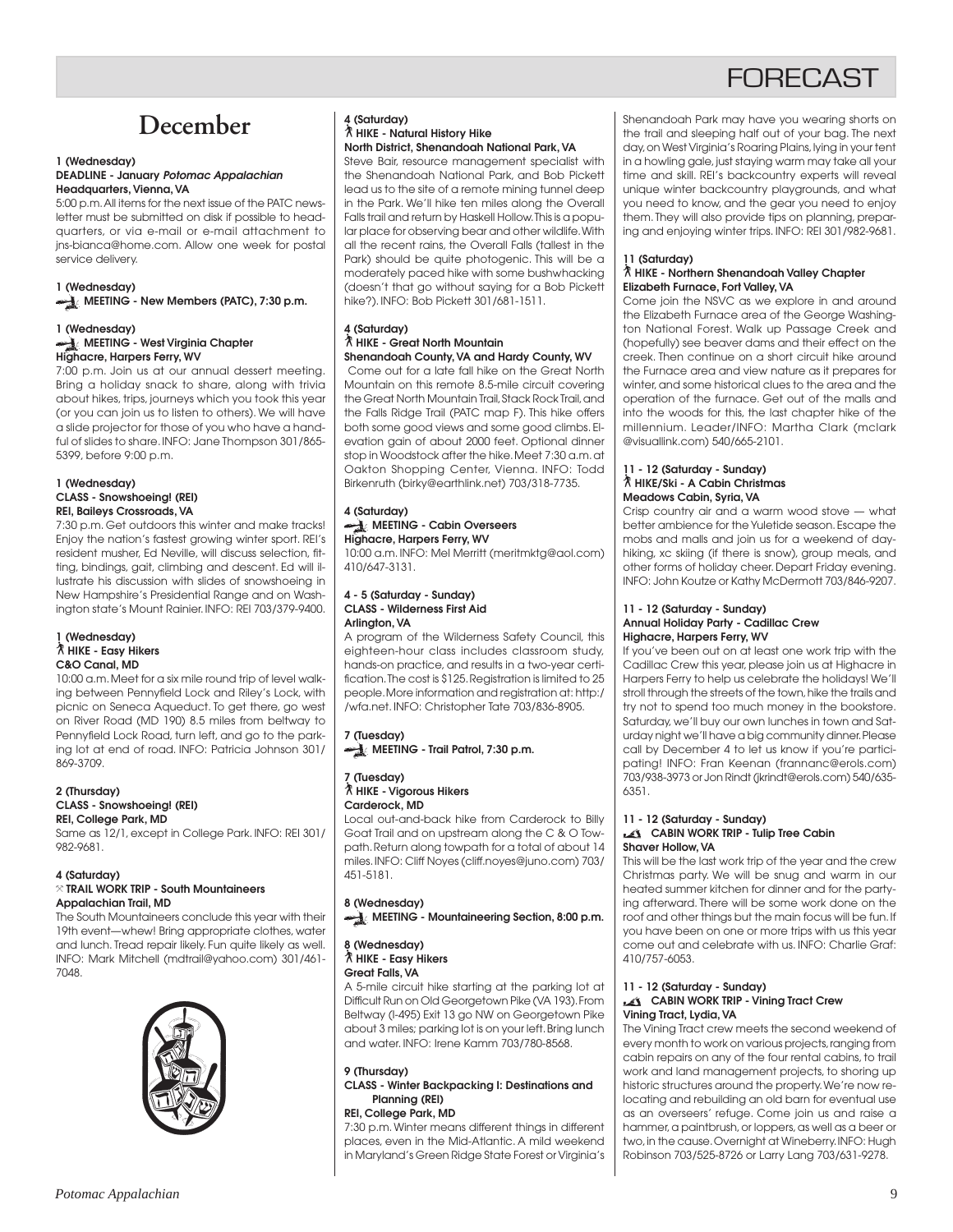## **FORFCAST**

#### **12 (Sunday)** ` **HIKE - Fifteen-mile Creek Circuit Green Ridge State Forest, MD**

Hike along with me on this 5.4-mile circuit as I fact check Jean Golightly's book, "Hikes in Western Maryland". Arrange for carpooling and INFO: Ralph Heimlich (heimlich@erols.com) 301/498-0918.

#### **13 (Monday)**

**MEETING - New members (Shenandoah Mountain Rescue Group), 7:30 p.m.**

#### **14 (Tuesday)**

**MEETING - PATC Council, 7:00 p.m. sharp.**

#### **14 (Tuesday)** ` **HIKE - Vigorous Hikers VA/WV/MD**

See Harpers Ferry from all sides and the middle on this circuit hike from VA Rt. 9 to Loudon Heights, to Md. Heights, to the AT through town (with Christmas decorations), and back to start via the AT. About 15 miles. INFO: Cliff Noyes (cliff.noyes@juno.com) 703/ 451-5181.

## **15 (Wednesday)** ` **HIKE - Easy Hikers Glen Echo/C & O Canal, MD**

The Easy Hikers will hike 5 miles through Glen Echo Park and the C & O Canal. Meet at 10:00 a.m. in the Glen Echo parking lot adjacent to the Clara Barton House. To reach the Park from I-495, MD side, take Exit 40, Cabin John Parkway/Glen Echo which merges into the Clara Barton Parkway. Take left on the Glen Echo Exit. Turn left on MacArthur Blvd. and go past the Glen Echo entrance to the parking lot (look for Clara Barton House sign). From I-495, VA side, take Exit 41 (in MD) and go east on the Clara Barton Parkway to the Glen Echo Exit. Follow same directions as above. INFO: George Izumi (gizumi @erols.com) 301/570-1856.

#### **18 - 20 (Friday - Sunday) SKI TRIP - Timberline XC Ski Wknd Canaan Valley, WV**

INFO: Mitch Hyman (MitchHyman@compuserve. com) 202/244-0148.

**21 (Tuesday) MEETING - The Futures Group, 7:00 p.m. Cancelled, next meeting January 18.**

#### **21 (Tuesday)** ` **HIKE - Vigorous Hikers W. of Front Royal, VA**

End-to-end pre-Christmas hike on the Eastern half of the "Dogwood" along the ridge of Massanutten East Mountain. About 13 miles. INFO: Cliff Noyes (cliff.noyes@juno.com) 703/451-5181.

#### **22 (Wednesday)** ` **HIKE - Easy Hikers Bethesda, MD**

Easy Hikers will hike about 4 miles on the Capital Crescent Trail from Bethesda to Beach Drive and return. Meet at 10 a.m. at the Bethesda Swimming Pool park-

ing lot at the corner of Little Falls Parkway and Arlington Rd., where the Capital Crescent Trail crosses Little Falls parkway. For those who are interested, we will stop for lunch at a restaurant in Bethesda on the return trip. INFO: Shirley Rettig 703/836-0147.



#### **24 - 28 (Friday - Tuesday) SKI TRIP - Tug Hill Ski Mini-Week #1 Tug Hill, Upstate NY**

Join ten XC skiers ring in the holiday at All Season's Lodge in Sandy Creek (next to Lake Ontario). Enjoy likely heavy lake effect snowfall endemic to this area as we ski the many trails in nearby Winona State Forest, as well as nearby commercial trails of Salmon Hills and Osceola STCs. Estimated cost for lodging: \$125/130. INFO: Steve Brickel (sbrickel@erols.com) 301/946-2520.

#### **26 (Sunday)** ` **HIKE - St. Stephen's Day Family Hike Catoctin Mountain Park, MD**

Wolf Rock/Chimney Rock-Catoctin Mountain Park. Up to 4.5 miles depending on children's ability. Leave DC metro area around 9:00 a.m. Limit: 12 participants. INFO: John Butler (John-Butler@msn.com) 301/263-0141.

**28 (Tuesday) MEETING - Shenandoah Mountain Rescue Group (Business meeting), 7:30 p.m.**

#### **28 (Tuesday)** ` **HIKE - Vigorous Hikers W. of Front Royal, VA**

End-to-end last Tuesday hike of the millennium. We'll remember the "Dogwoods" by hiking their western half along the ridge of Massanutten West Mountain. About 13 miles. INFO: Cliff Noyes (cliff.noyes @juno.com) 703/451-5181.

#### **29 (Wednesday)** ` **HIKE - Easy Hikers Lake Frank, MD**

Meet at Lake Frank Parking lot. From I-270, exit east on Route 28, towards and past Rockville. Route 28 eventually leads you onto Norbeck Road. From Norbeck Road, pass Gude Drive, and take the next left turn on Avery Road. About a mile up Avery Road, turn right into parking lot. (From Georgia Ave., go left on Norbeck, and right on Avery Road, and right into parking lot.) Enjoy the sounds of Rock Creek, the views of Lake Frank, and the midway warmth of a restaurant meal. Bring \$. Skiers are welcome if snow cover permits. INFO: Margaret Chapman 301/977- 8988.



 **January**

#### **1 (Saturday) DEADLINE - February Potomac Appalachian Headquarters, Vienna, VA**

5:00 p.m. All items for the next issue of the PATC newsletter must be submitted on disk if possible to headquarters, or via e-mail or e-mail attachment to jnsbianca@home.com. Allow one week for postal service delivery.

#### **4 (Tuesday) MEETING - Trail Patrol, 7:30 p.m.**

#### **4 - 11 (Tuesday - Tuesday) CLASS - Wilderness First Responder Syria, VA**

A program of the Wilderness Safety Council, this 72 hour class conducted by Wilderness Medical Associates includes classroom study, hands-on practice, and results in a three-year certification. The cost of \$700 includes accommodations and meals. More information and registration at: http://wfa.net/wfr.html. INFO: Christopher Tate 703/836-8905.

### **5 (Wednesday)**

#### **MEETING - New Members (PATC), 7:30 p.m.**

#### **7 - 9 (Friday - Sunday) SKI TRIP - Canaan Valley Wknd #1 Canaan Valley, WV**

Join our small group staying at a well-appointed cabin in Canaan Valley State Park. Take advantage of parks resort amenities, such as indoor swimming pool, whirlpool, and ice skate rink. Ski trails in the park, or nearby in Blackwater Falls State Park, Whitegrass STC, and the Dolly Sods Wilderness area. Cost is \$60/ 65 for two night's stay. INFO: Myrna Aavedal 301/794- 7532.

#### **8 (Saturday)**

#### } **TRAIL WORK TRIP - Massanutten Crew Massanutten Mountain, VA**

Start the new century with an invigorating day on a trail on Massanutten Mountain, north half. We'll probably be hiking 5-miles along a ridge and cutting up blowdowns with a chainsaw. We need a good sized crew to haul equipment, move cut logs, and laugh at the sawyer's lame attempts to be humorous. Nice views of the North Fork of the Shenandoah, when you aren't bent over pushing a log. INFO: Wil Kohlbrenner (wmaxk@shentel.net) 540/477-2971.

#### **8 (Saturday)**

#### ` **HIKE - Northern Shenandoah Valley Chapter C & O Canal Towpath, MD**

Come join some hardy souls of the NSVC as they continue some progressive hikes along the Potomac River. We will be starting in Harper's Ferry and hiking east for approximately nine miles on a flat, hardpacked surface. If weather is inclement, the hike will be postponed until the next Saturday. Leader/INFO: Martha Clark (mclark@visuallink.com) 540/665-2101.

#### **10 (Monday)**

**MEETING - New members (Shenandoah Mountain Rescue Group), 7:30 p.m.**

**11 (Tuesday) MEETING - PATC Council, 7:00 p.m. sharp.**

#### **12 (Wednesday)**

**MEETING - Mountaineering Section, 8:00 p.m.**

#### **14 (Friday)**

#### ` **HIKE - Northern Shenandoah Valley Chapter Old Rag Mountain, VA**

In the Jeffersonian tradition I will once again attempt to summit Old Rag on my birthday. And like last year, I would invite you to join me on this quest. This hike will be run only if the weather permits us to do so, and if it does, there are no better views and no better accomplishment than an Old Rag summit on a frosty clear January day. INFO: Lee Sheaffer (thumpers@visuallink.com) 540/662-1524.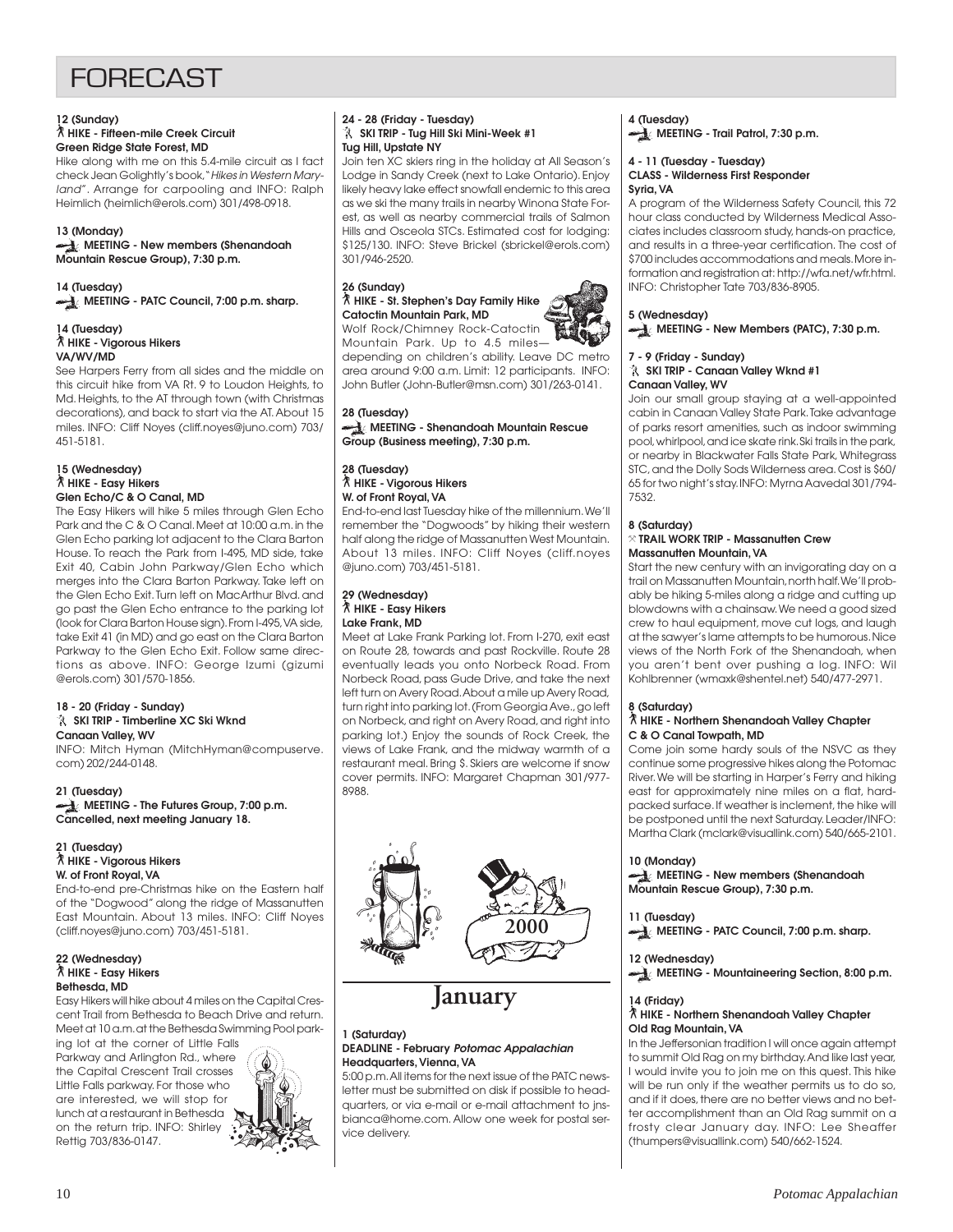## FORECAST

#### **14 - 17 (Friday - Monday) SKI TRIP - Tug Hill Ski Mini-Week #2 Tug Hill, Upstate NY**

Join a dozen or so XC skiers enjoy the likely heavy lake effect snowfall endemic to this area, as we stay at the All Season's Lodge in Sandy Creek (next to Lake Ontario). Options include: participating in a local ski race; and just touring the many trails in nearby Winona State Forest; or the commercial trails of Salmon Hills and Osceola STCs. INFO: Rob Sweenes 703/532-6101.

#### **14 - 17 (Friday - Monday) SKI TRIP - Mtn. Retreat Lodge Wknd #1 Canaan Valley, WV**

Join our group staying at a cozy cabin in Harmon area south of Canaan Valley WV. Ski trails after a short drive in nearby Canaan Valley, Blackwater Falls State Park, Whitegrass STC, or Dolly Sods Wilderness area. Likely cost is \$78/83 for three night's stay. INFO: Darleen Wall 703/978-6398.

## **14 - 17 (Friday - Monday)**

#### **SKI TRIP - New Germany State Park Wknd #1 Grantsville, MD**

Stay at the quiet, comfortable Mennonite-run Casselman Inn in Grantsville MD, a few miles from the well-maintained ski trails in New Germany State Park. This location is close to other skiing areas in Allegheny Front of Western MD, PA and WV. For estimated cost and INFO: Jack Wise 410/256-3963.

#### **15 (Saturday)**

#### **CLASS - AT Through-hiker Preparation Course (REI) REI, Baileys Crossroads, VA**

Realize the dream! Hike the AT end-to-end. Weekend backpacking is a lot of fun, but now you want something more: a long trail experience. Whether it's the AT, Pacific Crest, Continental Divide, or any of our regional long distance trails, there's a lot more involved than a weekend in the woods. REI's longtrail experts will take you through a four-part course (1/15, 1/29, 2/12 and 2/26) to prepare you for the rigors of the trail. Instructor: Through-hiker Jim Ammons. Planning and Preparation: Logistics, weather, resupply. Gear Selection and Fitting: Pack, tent, sleeping bag, stove, filter. Boot Selection, Fitting and Footcare and Technical Clothing and Layering. Out on The Trail: Final preparation and tips. Course fee is \$80 REI members; \$100 non-members. INFO: REI 703/379-9400.

## **18 (Tuesday) MEETING - The Futures Group, 7:00 p.m.**

#### **21 - 23 (Friday - Sunday) SKI TRIP - Canaan Valley Wknd #2 Canaan Valley, WV**

Join our small group staying at a well-appointed cabin in Canaan Valley State Park. Take advantage of park's resort amenities, such as indoor swimming pool, whirlpool, and ice skate rink. Ski trails in the park, or nearby trails at Blackwater Falls State Park, Whitegrass STC, and the Dolly Sods Wilderness area. Cost is \$60/65 for two nights stay. INFO: Judy Stiak 703/ 553-5898.

#### **21 - 23 (Friday - Sunday) SKI TRIP/CLASS - Learn to Cross-Country Ski Wknd #1**

**Laurel Highlands, PA** Catch XC ski fever with 20 or so other students learning how with the help of expert volunteer in-

structors. Stay at the Econolodge-like Bowersox Conference Center at the foothill of Laurel Mountain in Jennerstown , PA. Cost of \$75/80 covers lodgings, breakfasts and free instruction. INFO: Greg Westernik (gwesternik@attglobal.net) 301/839-1762.

#### **22 (Saturday) CLASS - AT Through-Hikers Preparation Course (REI) REI, College Park, MD**

Same as 1/15, except in College Park, MD on 1/22, 2/ 5, 2/19 and 3/4. INFO: REI 301/982-9681.

#### **22 (Saturday)** ` **HIKE - Natural History Hike North District, Shenandoah National Park, VA**

Join Bob Pickett on a 10.6-mile hike along Thornton Hollow, as described in the Circuit Hikes in Shenandoah National Park PATC publication. This will feature a moderately paced hike, ascending 1100 feet to the ridgetop and returning along Fork Mountain Trail to our starting point. If we're lucky enough to have some snow cover, we'll identify as many

tracks of our active winter mammal (and birds) as possible. Some history of the former residents will be discussed. INFO: Bob Pickett 301/681-1511.

#### **22 - 23 (Saturday - Sunday) SKI TRIP/CLASS - NATO Downhill Nordic Clinic Canaan Valley, WV**

Two days of training in downhill Nordic skiing techniques (mainly telemark and parallel turn skiing) offered by professional ski instructors, both local and from North American Telemark Organization. Clinic uses natural snow at White Grass STC, or man-made at downhill resort if necessary. Cost for instruction is at least \$116/person (\$121 non-member) if we get at least 8 persons confirmed. Lodging, meals, rental equipment and area use fees extra. Lodging to be arranged later at local motels. Reservations/INFO: Mitch Hyman (MitchHyman@compuserve.com) 202/244-0148.

#### **25 (Tuesday)**

#### **MEETING - Shenandoah Mountain Rescue Group (Business meeting), 7:30 p.m.**

#### **28 - 30 (Friday - Sunday) SKI TRIP - Blackwater Falls Wknd #1 Davis, WV**

Stay at the Blackwater Falls Lodge adjacent to the Blackwater River and Gorge, complete with its own dining facility, indoor pool and exercise room. Ski right outside the Lodge on the trails within Blackwater Falls State Park, or try skiing down to White Grass in Canaan Valley, or drive to adjacent ski touring centers and trails in nearby Canaan Valley and Cabin Mountain. Cost per person for 2 nights of lodging is \$75/80. INFO: Erma Cameron 703/273-4578.

#### **28 - 30 (Friday - Sunday) SKI TRIP - New Germany State Park Wknd #2 New Germany State Park, MD**

Stay at the cozy Martin House as we ski well-maintained trails right outside the door for a lodging cost of \$24/person (\$29 non-member). This location is close to other skiing areas in Allegheny Front of Western MD, PA and WV. INFO: Steve Brickel (sbrickel @erols.com) 301/946-2520.

### *Longing, from page 1*

majority of nights outside, about the only consolation for the drought. But almost overnight the nocturnal bombast of insect music seemed to arrive, making it necessary to blunt the sound in the head of my mummy bag.

It has in fact been a veritable festival of insects all season long here at Blackburn: luna moths, hummingbird moths, "Darth Maul" moths, "moose bugs" (ask my fellow caretaker about these last two) cicada killers, stick bugs, praying mantis, June bugs, and more butterflies then I can name or mention, though a few months ago some people came to Blackburn to do a butterfly count.

We've witnessed remarkably common insects doing extraordinary things such as the flies that on several occasions took siestas near a lamp with all six legs pointing at the ceiling, as if expired, but, when nudged, would leap to their tiny feet and twizzle about before flying off, only to return moments later to the same blissful repose. No, we don't watch television here. Yes, we are easily amused. In fact, we place a high premium on receiving joy from small and inexplicable details of life, perhaps a requisite to enjoying a hike if not the result of an extended jaunt.

To everything there is a season except perhaps for hiking; we'll be caretaking Blackburn

through the winter for any of you who feel the same. To have the privilege of "living in the house by the side of the road" has shown me there is virtually no limit to the ways the Trail can be contributed to and that concentrating effort in one place is like polishing a rough stone till it gleams. There'll be time to polish rocks again with the soles of my boots, other trails, other pilgrimages. ❑

*—Courtney Mann*

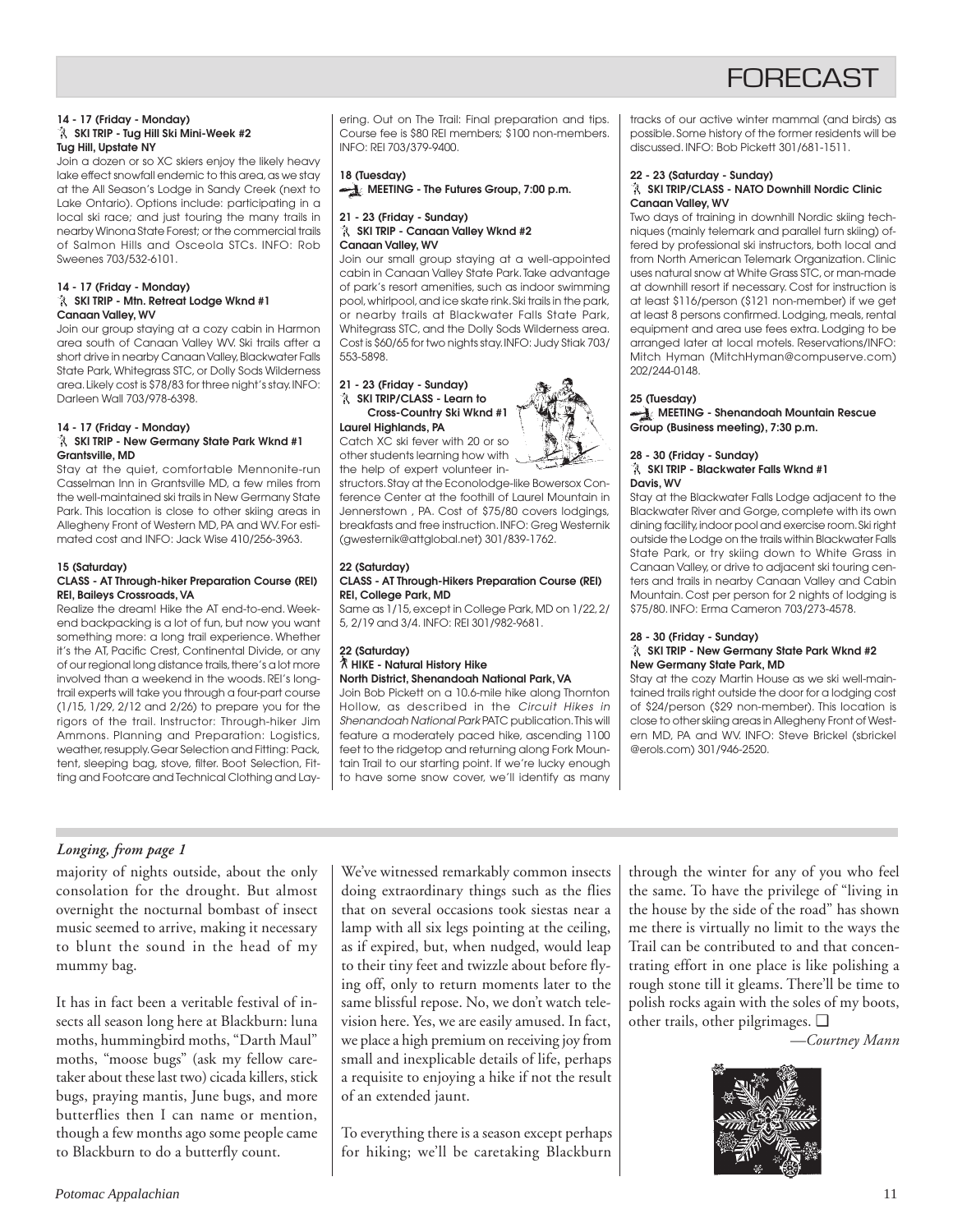## **NOTICES NOTICES**

## **NEW NOTICES**

**LOST WATCH AT DOYLE'S RIVER CABIN.** While staying at the Doyle's River Cabin in mid-October I lost a woman's silver watch with turquoise stones in the band. I've had the watch for 20 years, and it has great sentimental value. It's possible the watch slipped under the mattress in the lower bunk or along the trail to the cabin from the parking lot, the trail to the outhouse, or the trail down to the falls. Please contact me if you've found the watch. Thank you. Andrea C. Bassoff, 301/699-0250.

**VOLUNTEER OPPORTUNITIES WANTED: NEW INTERNET SERVICES COMMITTEE CHAIRPERSON.** Interested in heading up the Internet Services Committee? Job entails overseeing management of PATC's website and related duties, including some HTML programming and supervising several volunteers. Requirements: previous experience working on a business website, outdoors experience, and PATC membership. Contact Wilson Riley at 703-242-0315, ext. 11.

**JOINED PATC BETWEEN 1950 AND 1980?** Your memories of your early years in the Club are needed in PATC Archives. What was the Club like then? What Club activities were most frequent? Most fun? Any format welcome—e-mail, handwritten, typed. Ask Archivist for a sheet of questions if you need help getting started. INFO: Paula Strain, 301/340-6895 or Archivist; 118 Park Street, SE; Vienna, VA 22180.

**Y2K? NO PROBLEM! 2002 IS THE PROBLEM UNLESS A PATCER WITH SOUND RECORDING EXPERTISE WILL VOLUNTEER ADVICE AND HELP.** 2002 is PATC's 75th anniversary. Archives has tapes of the programs of the 25th and 40th anniversaries, of a concert of the Club's favorite singer, Joe Winn, and of interviews with past presidents of the 1950-1974 period but has neither the equipment nor the knowledge of how to make them available for the 75th anniversary celebration. If you can help, call Paula Strain, 301/340-6895 or write Archivist; 118 Park Street, SE; Vienna, VA 22180.

**OVERSEER WANTED FOR BLACK ROCK HUT.** Contact Charlie Graf at cagraf@aol.com for further information.

**NEEDED: VOLUNTEER COORDINATOR—**a Club member to coordinate volunteer opportunities and place volunteers in jobs. There is currently no placement system to match volunteers with open tasks; you can devise and implement one. No experience needed, just a general understanding of Club activities and a willingness to work. Most work will take place at the headquarters in Vienna. Call Tom Johnson, vice president for volunteerism, at 410/647-8554, or e-mail him at johnts@erols.com.

**DISCOUNTS FOR HIKE LEADERS.** The PATC hikes committee will offer a \$60 discount (or 50% of the tuition, whichever is smaller) on Club-approved wilderness first aid or other applicable training courses to any leader who agrees to lead at least three official Club hikes in the 12 months that follow the training course. So if you have heard about a really terrific training course that might be of benefit to a hike leader, but hesitated to take it because of the cost, this offer might be right down your alley. For details, contact Tom Johnson at 410/ 647-8554, johnst@erols.com.

**THE SALES OFFICE** is looking for volunteers interested in working as little or as long as you can manage it—Monday through Friday between 9 and 5 p.m. If interested, please contact the Sales Coordinator, Maureen Estes, by either calling headquarters at 703/242/0693, ext. 19, or by e-mail at patcsales @erols.com.

**NOT INTERESTED IN WORKING OUTDOORS?** PATC has a continuous need for Headquarters Volunteers willing to help out with a variety of tasks — from manning the sales desk in the evening, to providing typing or office support. It takes a lot more than trail workers to keep the Club going! INFO: Wilson Riley (wriley1226@aol.com) 703/242-0693, Ext. 11.

**PATC OVERSEERS** get BIG discounts from the following merchants who support our volunteer programs: -Blue Ridge Mountain Sports (Charlottesville/ Tidewater)-20% -Hudson Trail Outfitters (DC Metro Region) 15% -The Trailhouse (Frederick, MD) 15% -Casual Adventures (Arlington, VA) 10% -Campmor (Mail Order via PATC HQ) 10%. Check the back page of the PA for the latest trail, cabin, and shelter overseer opportunities. And all PATC members receive a 10% discount from Blue Ridge Mountain Sports. Be sure to have your membership ID or overseer ID ready when you shop.

**SHENANDOAH MOUNTAIN RESCUE GROUP** (SMRG) is seeking people interested in wilderness search and rescue. New member orientation meetings are held every month at PATC headquarters. NO EX-PERIENCE IS NECESSARY. INFO: SMRG Operations 703/255-5034, then press #5.

**TOOL ROOM VOLUNTEERS NEEDED** to help sharpen and maintain tools at PATC Headquarters. INFO: Pete Gatie 703/242-0693 x13.



## **HAPPY HOLIDAYS**

## **HIKING VACATIONS**

**COSTA RICA?** PATC members Tom and Steve Johnson (Los Dos Hermanos) will be leading another trip to the fabled land of jungles and volcanoes in February 2000 (theY2K Trip). A few spots still remain for this limited-edition boutique tour, but call soon for info/reservations - locally, Tom at 410/647-8554 (johnts@erols.com) and distantly Steve at SJohnson151@compuserve.com or johnsos@ clemson.edu.

**HIKE THE ARCHAEOLOGICAL TREASURES** of Turkey's Aegean and Mediterranean Coastline with AMC group April 23-May 11, 2000. For prospectus, send selfaddressed, stamped envelope to trip leader and long-time PATC member, Donald Erbe, 129 Main St (B-11), Cornwall, NY, 12518 (fax 914-534-2368).

## **MISCELLANEOUS**

**PURE MAPLE SYRUP.** PATC Life Member relocated to the Berkshires makes his own. A quart shipped within the USA is \$18.00 and makes a perfect gift. Contact me for a brochure, Tom McCrumm, 755 Watson-Spruce Corner Road, Ashfield, Massachusetts. 01330. 413/628-3268.

**FREE TO GOOD HOME. LARGE FOREST GREEN DOG BACKPACK.** Worn once for fitting by Steve the Trail Dog, co-caretaker of the Jim & Molly Denton Shelter. It didn't fit and was on non-returnable sale from REI. High quality, lots of pockets, quite stylish. Call Jim or Karen Harvey at 540/636-1510

**CONSERVATION BUYERS WANTED:** PATC's Trail Lands Committee has a need for individuals interested in acquiring wilderness land to help insure the permanent protection of the trails in the PATC system. These private properties would be set aside for either the trail path itself or buffer land naturally preserving the trail environment. The buyer would have the option of placing a cabin on the land for the buyer's use and enjoyment, but the cabin would be sufficiently distant from the trail to insure privacy for both the cabin owner and the trail hiker. Donating a conservation easement over the property would result in the conservation buyer being entitled to take a significant tax deduction, while gaining the satisfaction of contributing to the perpetual preservation of a PATC trail. Inquires should be address to Phil Paschall, PATC Trail Lands Committee, 118 Park St, SE, Vienna, VA 22180.

**THE HOSTEL KNOWN AS "THE PLACE"** needs your help. The hostel is owned and operated by the Damascus United Methodist Church and is in its twenty-fourth consecutive year serving hikers and bikers on the Appalachian Trail, the National Transcontinental Bike Trail, and the Creeper Trail. Until now, donations by the people who stay at "the Place" have been sufficient to pay the operating expenses and for maintenance projects, but permanent repairs to the structure are now crucial, including installation of new vinyl siding at an estimated cost of \$10,000. We are asking for donations for the first time in order to make these necessary repairs. To make a donation to "The Place," make checks payable to the Damascus UMC Hostel, Damascus United Methodist Church, P.O. 348, Damascus, VA 24236-0358.

## **LOST AND FOUND**

**LOOKING FOR A MISSING BOOK FROM HIGHACRE:** Highacre House possessed a picture book of Harpers Ferry and the pictures went as far back as the late 1700s. It was a hard cover book, published in 1988, with only a small number printed. The size was around 10x12. It was a private printing, but the name of the lady author or the title of the book escapes us. It was a picture story covering the early and later floods and pictures of the town as it was back in its early founding. There were lots of pictures throughout the 1800s and early 1900s. Whoever took this book away from the cabin is asked to return it, no questions asked. This is a collector's item and is the property of the Potomac Appalachian Trail Club. We ask for your cooperation in this matter.

**FOUND.** Flashlight found at Fowler Hollow Shelter on Tuscarora. INFO: Keith Daly, 304/229-0110.

Notices are published free of charge for PATC members only. PATC cannot vouch for any of the advertised items. No commercial advertisement or personal notices unrelated to hiking will be accepted. Deadline for inclusion is the first day of the month preceding issuance of the newsletter. Notices will be run for 3 months unless we are otherwise advised.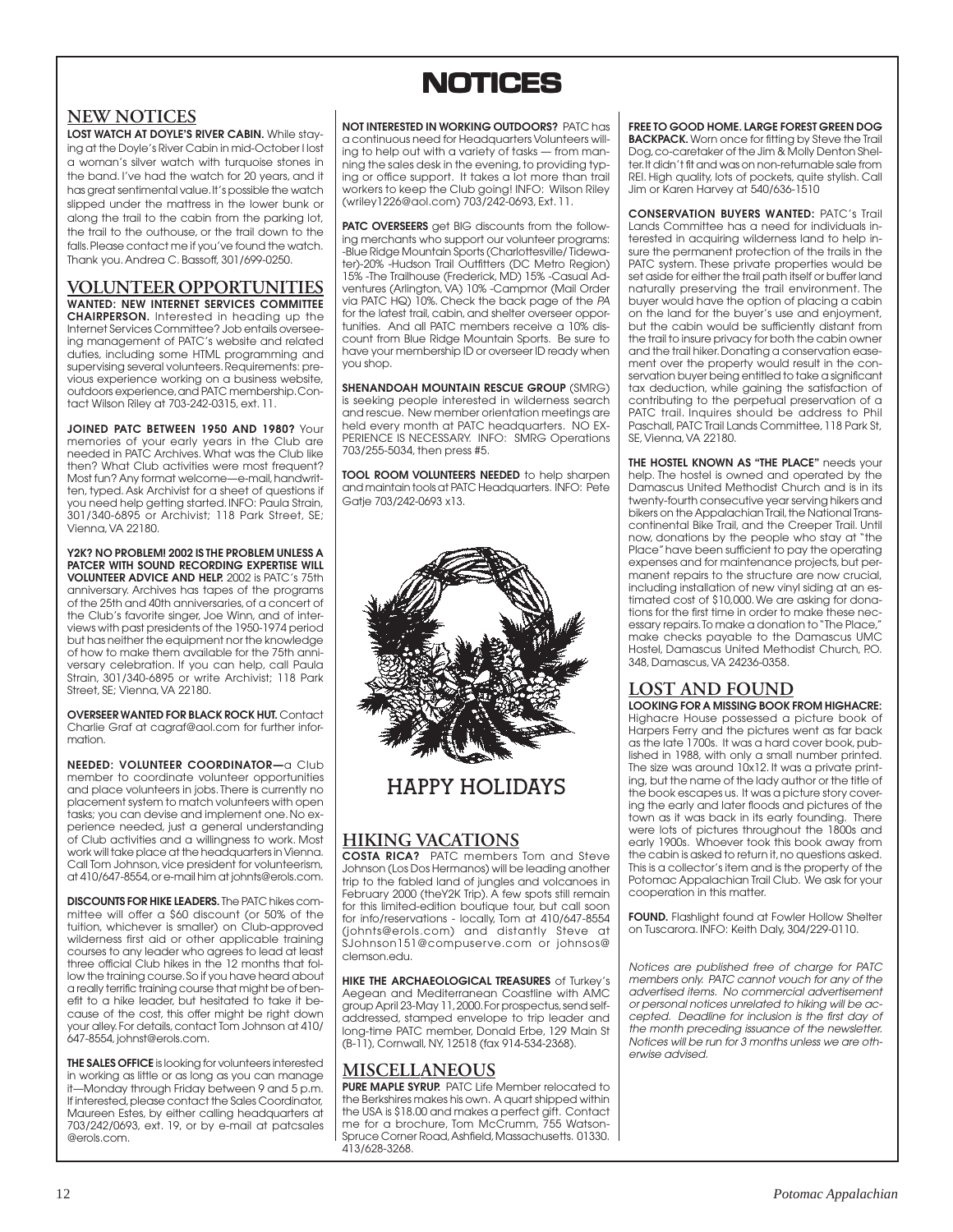### *Trail Lands, from page 1*

Once the trail is shut off, there is no alternative but walking roads. For parcels such as these, PATC must buy on the open market, because we are competing with developers.

Ironically, many of the eight tracts are being offered to PATC by willing sellers. Because there is no money to purchase them right now, owners are waiting, some impatiently. If we stall the process due to lack of funds, we are in danger of losing them to outside forces.

Your contribution during this season of giving will be put to good use. The money is needed now, and no amount is too small. All of these tracts are for land acquisitions, not for cabins. All are important for providing protection to the AT or Tuscarora (formerly called the Big Blue). All are being willingly offered to PATC, some at discounted (donated) rates. Most have no funds currently earmarked in PATC's budget.

If you can help, please do. You will be doing a valuable service for the future of trail lands and for protecting the enjoyment of the hiking way of life for future generations.

*—Jack Reeder*



## **Attention Federal Employees**

PATC is participating in the Combined Federal Campaign of the National Capital Area. Please consider a payroll donation to PATC. Our 1999 Designation Number is 7956. Thank you for your support.

### **Tracts Needing Immediate Funding**

Here is a brief description of some of the tracts PATC seeks:

- **1. Shenandoah County, Virginia.** This area's acquisitions are urgently needed to keep the Tuscarora Trail open and to enable it to cross I-81 in the Shenandoah Valley. The Tuscarora is perhaps the "future Appalachian Trail" since the AT is rapidly being urbanized in northern Virginia. Funds required: an estimated \$20,000-40,000.
- **2. Larrick Tract.** This is on Great North Mountain in Frederick County, Virginia. This is urgently needed to widen the protective corridor around the Tuscarora Trail as it progresses north to the Potomac River. Funds needed: \$35,000.
- **3. Lorenzo Lewis Tract.** This 75-acre parcel is an important concern for protecting the viewshed and adjoins the Appalachian Trail in northern Virginia. Northern Virginia is one of the most rapidly developing areas in the region and will, in another 10 years, become more urban than rural, thus depleting the wilderness resource that the Trail now traverses. This tract also features a beautiful waterfall, a natural feature that would enhance the Trail and provide for a circuit hike stemming from the AT. Cost: \$180,000.
- **4. Great North Mountain Wilderness.** This is for the purpose of achieving rightsof-way along a subdivision on Great North Mountain in Frederick County, Virginia. It adjoins the Tuscarora Trail and is key to widening the protective trail corridor on the mountain. ROW Value: indeterminate.
- **5. Anonymous Longtime Member, Adjoining Tracts near Route 601, Loudoun County.** These two parcels totaling 200+ acres are key for protection of the Appalachian Trail viewshed. In an area of hotbed home development, these tracts have been offered to PATC as a way of preserving the wilderness adjoining the Trail. PATC cannot afford these at this time nor in the foreseeable future. A donation allowing purchase would be an important step toward precluding development adjoining the Trail. Commercial value: \$350,000.
- **6. Hughes.** This small, undeveloped 25-acre tract adjoins the Appalachian Trail near the PATC Blackburn Hikers Center in northern Virginia. Purchasing this would help protect the viewshed from the Trail and prevent development in a critical area that is already seeing homes being built in the surrounding mountainside. The owner is a willing seller to PATC if the Club can come up with the money. Acquisition cost: about \$25,000.
- **7. Byron Brill Tract.** This area, near Shockey's Knob, is about 500 acres, and would protect the Tuscarora Trail. Estimated value: \$350,000.
- **8. Buzzard Knob,** a tract of about 208 acres in Shannondale in Jefferson County, West Virginia, worth about \$275,000. PATC is working with the Appalachian Trust to acquire this property. TATL is shouldering most of the financial burden. PATC needs to come up with about \$25,000 for its share.

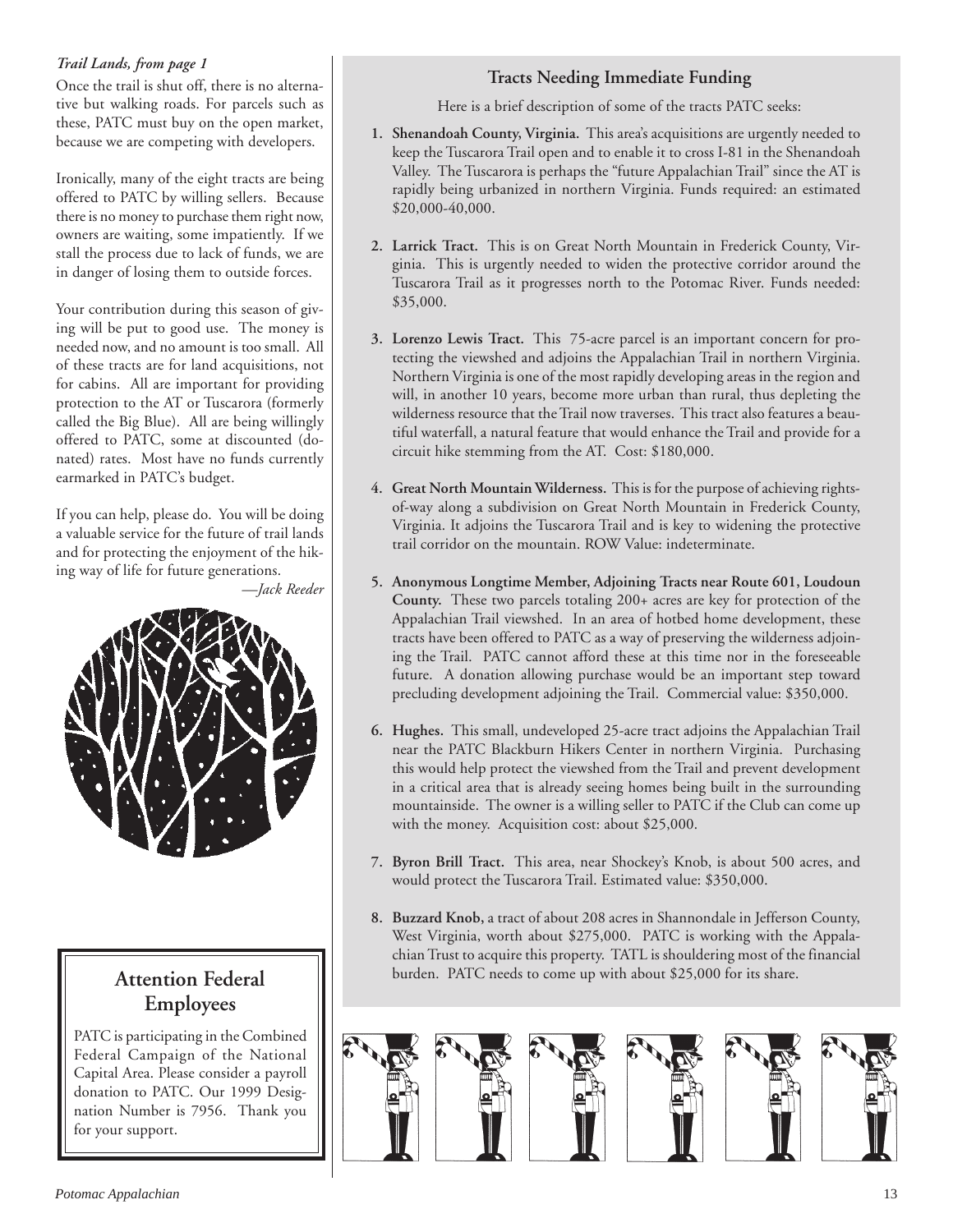## **Check out the PATC Store for Your Holiday Shopping**

## **PATC Publications**

| ITEM #       |                                                                                                    |                                                                             | <b>DESCRIPTION</b>                                                                   |       | RETAIL MEMBER |  |
|--------------|----------------------------------------------------------------------------------------------------|-----------------------------------------------------------------------------|--------------------------------------------------------------------------------------|-------|---------------|--|
| PA100        | Map 1                                                                                              | (ed. 9, 1998)                                                               | AT Cumberland Valley, PA (Susquehanna River to Route 94)                             | 5.00  | 4.00          |  |
| <b>PA110</b> | Map 2-3                                                                                            | (ed. 8, 1998)                                                               | AT Michaux State Forest, PA (Route 94 to Route 30)                                   | 5.00  | 4.00          |  |
| PA120        | Map 4                                                                                              | (ed. 7, 1998)<br>AT Michaux State Forest, PA (Route 30 to PA-MD State Line) |                                                                                      | 5.00  | 4.00          |  |
| PA130        |                                                                                                    | Map 5-6 (ed. 15, 1998)<br>AT Maryland                                       |                                                                                      | 5.00  | 4.00          |  |
| PA140        | Map 7                                                                                              | (ed 12, 1998)<br>AT Northern Virginia (Potomac River to Snickers Gap)       |                                                                                      | 5.00  | 4.00          |  |
| PA150        | Map 8                                                                                              | (ed. 12, 1998)                                                              | AT Northern Virginia (Snickers Gap to Chester Gap)                                   | 5.00  | 4.00          |  |
| PA160        | Map 9                                                                                              | (ed. 15,1999)                                                               | AT Shenandoah National Park (North District)                                         | 5.00  | 4.00          |  |
| PA170        | Map 10                                                                                             | (ed. 18, 1997)                                                              | AT Shenandoah National Park (Central District)                                       | 5.00  | 4.00          |  |
| PA180        | Map 11                                                                                             | (ed. 13, 1999)                                                              | AT Shenandoah National Park (South District)                                         | 5.00  | 4.00          |  |
| PA190        | Map 12                                                                                             | (ed. 8, 1999)                                                               | AT GWNF Pedlar District (Rockfish Gap to Tye River)                                  | 5.00  | 4.00          |  |
| PA200        | Map 13                                                                                             | (ed. 4, 1999)                                                               | AT GWNF Pedlar District (Tye River to James River)                                   | 5.00  | 4.00          |  |
| PA210        | Map D                                                                                              | (ed. 2, 1991)                                                               | Potomac River Gorge Area and Cabin John Trail                                        | 3.50  | 2.80          |  |
| PA220        | Map F                                                                                              | (ed. 4, 1995)                                                               | Great North Mountain-North Half (Virginia/West Virginia)                             | 5.00  | 4.00          |  |
| PA230        | Map G                                                                                              | (ed. 6, 1998)                                                               | Massanutten Mountain-North Half (Signal Knob to New Market Gap)                      | 5.00  | 4.00          |  |
| PA240        | Map H                                                                                              | (ed. 2, 1995)                                                               | Massanutten Mountain-South Half (New Market Gap to Mass. Peak)                       | 5.00  | 4.00          |  |
| PA250        | Map J                                                                                              | (ed. 2, 1997)                                                               | Tuscarora Trail AT, PA to PA Route 641                                               | 5.00  | 4.00          |  |
| PA260        | Map K                                                                                              | (ed. 2, 1997)                                                               | Tuscarora Trail PA route 641 to Hancock, MD                                          | 5.00  | 4.00          |  |
| PA270        | Map L                                                                                              | (ed. 2, 1996)                                                               | Tuscarora Trail (Hancock, MD, to Capon Springs, WV, and Cacapon St. Pk.)             | 5.00  | 4.00          |  |
| PA290        | Map N                                                                                              | (ed. 1, 1993)                                                               | Rock Creek Park Area, DC                                                             | 5.00  | 4.00          |  |
| PA300        |                                                                                                    |                                                                             | PATC Elevation Profile of Appalachian Trail (Pine Grove Furnace to Rockfish Gap      | 1.75  | 1.40          |  |
| PB100        |                                                                                                    |                                                                             | AT Guide Book #6 (ed. 15, 1995) Maryland and Northern Virginia                       | 7.00  | 5.60          |  |
| PB110        |                                                                                                    |                                                                             | AT Guide Set #6 (AT Guide Book to MD and Northern VA with Maps 5-6, 7 & 8)           | 18.00 | 14.40         |  |
| <b>PB120</b> |                                                                                                    |                                                                             | AT Guide Book #7 (ed. 12, 1999) Shenandoah National Park                             | 9.00  | 7.20          |  |
| PB130        |                                                                                                    |                                                                             | AT Guide Set #7 (AT Guide Book to Shenandoah National Park with Maps 9, 10 & 11)     | 20.00 | 16.00         |  |
| PB140        |                                                                                                    |                                                                             | Massanutten Guide Set (Guide to Massanutten Mountain with Maps G & H)                | 14.00 | 11.20         |  |
| PC100        |                                                                                                    |                                                                             | Circuit Hikes in Shenandoah National Park (ed. 14, 1996)                             | 6.00  | 4.80          |  |
| PC110        |                                                                                                    |                                                                             | Circuit Hikes in Virginia, West Virginia, Maryland, and Pennsylvania (ed. 5, 1994)   | 6.00  | 4.80          |  |
| PC115        |                                                                                                    | Hikes in Western Maryland (ed. 1, 1997)                                     |                                                                                      | 6.00  | 4.80          |  |
| PC116        | The Tuscarora Trail North (Guide to Maryland and Pennsylvania) (ed.3, 1997)<br>6.00<br>4.80        |                                                                             |                                                                                      |       |               |  |
| <b>PC117</b> | The Tuscarora Trail South (Guide to West Virginia and Virginia) (ed. 3, 1997)<br>6.00<br>4.80      |                                                                             |                                                                                      |       |               |  |
| PC120        | Hikes in the Washington Region: Part A Northern Maryland Counties (ed. 3, 1992)<br>4.80<br>6.00    |                                                                             |                                                                                      |       |               |  |
| PC130        | Hikes in the Washington Region: Part B Northern Virginia Counties (ed. 3, 1993)<br>6.00<br>4.80    |                                                                             |                                                                                      |       |               |  |
| PC140        | Hikes in the Washington Region: Part C DC/Southern Maryland Counties (ed. 2, 1999)<br>6.00<br>4.80 |                                                                             |                                                                                      |       |               |  |
| PC160        | Guide to Massanutten Mountain (1993)<br>6.00                                                       |                                                                             |                                                                                      |       |               |  |
| PC180        |                                                                                                    |                                                                             | Hiking Guide to the Pedlar District, George Washington National Forest (ed. 2, 1990) | 6.00  | 4.80<br>4.80  |  |
| PC190        |                                                                                                    |                                                                             | Climbers' Guide to the Great Falls of the Potomac (1985)                             | 6.00  | 4.80          |  |
| PC200        | Carderock Past & Present: A Climbers Guide (1990)<br>7.00<br>5.60                                  |                                                                             |                                                                                      |       |               |  |
| PC205        | Pioneering Ascents (the origins of climbing in America)<br>14.00<br>11.20                          |                                                                             |                                                                                      |       |               |  |
| PC210        | Clearing Trails in War Time<br>5.95<br>4.76                                                        |                                                                             |                                                                                      |       |               |  |
| <b>PC220</b> | Breaking Trail in the Central Appalachians - a narrative<br>12.50<br>10.00                         |                                                                             |                                                                                      |       |               |  |
| <b>PC230</b> | Lost Trails and Forgotten People: The Story of Jones Mountain (ed. 2, 1985)<br>7.50<br>6.00        |                                                                             |                                                                                      |       |               |  |
| PC240        | The Dean Mountain Story (1982)<br>5.50<br>4.40                                                     |                                                                             |                                                                                      |       |               |  |
| PC250        | Shenandoah Heritage: The Story of the People Before the Park (5th printing, 1995)<br>7.00<br>5.60  |                                                                             |                                                                                      |       |               |  |
| PC260        | Shenandoah Vestiges: What the Mountain People Left Behind (3d printing, 1993)<br>5.00<br>4.00      |                                                                             |                                                                                      |       |               |  |
| PC270        | Shenandoah Secrets: The Story of the Park's Hidden Past (Revised 1998)<br>12.95<br>10.36           |                                                                             |                                                                                      |       |               |  |
| PC280        |                                                                                                    | PATC Cabins Booklet (1997)                                                  |                                                                                      | 4.00  | 3.20          |  |
| PC300        |                                                                                                    |                                                                             | Wildflowers of the Potomac Appalachians: A Hikers Guide (1979)                       | 2.50  | 2.00          |  |
| PC310        |                                                                                                    | The Blue Hills of Maryland (ed. 1, 1993)                                    |                                                                                      | 14.00 | 11.20         |  |
| PC320        |                                                                                                    | Memories of a Lewis Mountain Man (1993)                                     |                                                                                      | 8.00  | 6.40          |  |
| PD100        |                                                                                                    |                                                                             | Map of the Stony Man Region of the Shenandoah National Park (Illustrated) (1964)     | 2.00  | 1.60          |  |
| <b>PE120</b> |                                                                                                    | PATC Member Decal                                                           |                                                                                      | N/A   | 1.00          |  |
| PE130        |                                                                                                    | PATC Member Patch                                                           |                                                                                      | N/A   | 2.00          |  |
| PE140        | PATC Member Pin                                                                                    |                                                                             |                                                                                      | N/A   | 2.95          |  |
| PE150        |                                                                                                    | PATC Ballpoint Pen with gift box                                            |                                                                                      | 3.00  | 3.00          |  |
| <b>PE250</b> |                                                                                                    | Long Sleeve T-Shirts                                                        |                                                                                      | 20.00 | 20.00         |  |
| PE260        |                                                                                                    | Short Sleeve T-Shirts                                                       |                                                                                      | 15.00 | 15.00         |  |
| PE265        |                                                                                                    |                                                                             | Notecards with Drawings of 3 PATC Cabins (box of 10 with envelopes)                  | 4.00  | 4.00          |  |
| PE280        |                                                                                                    | PATC Coffee Mugs                                                            |                                                                                      | 7.50  | 6.00          |  |
| PE320        | PATC HAT                                                                                           |                                                                             |                                                                                      | 12.00 | 12.00         |  |
| XX700        |                                                                                                    |                                                                             | Natural History Guide to Common Woody Plants of the GWNF and SNP (1995)              | 3.00  | 2.40          |  |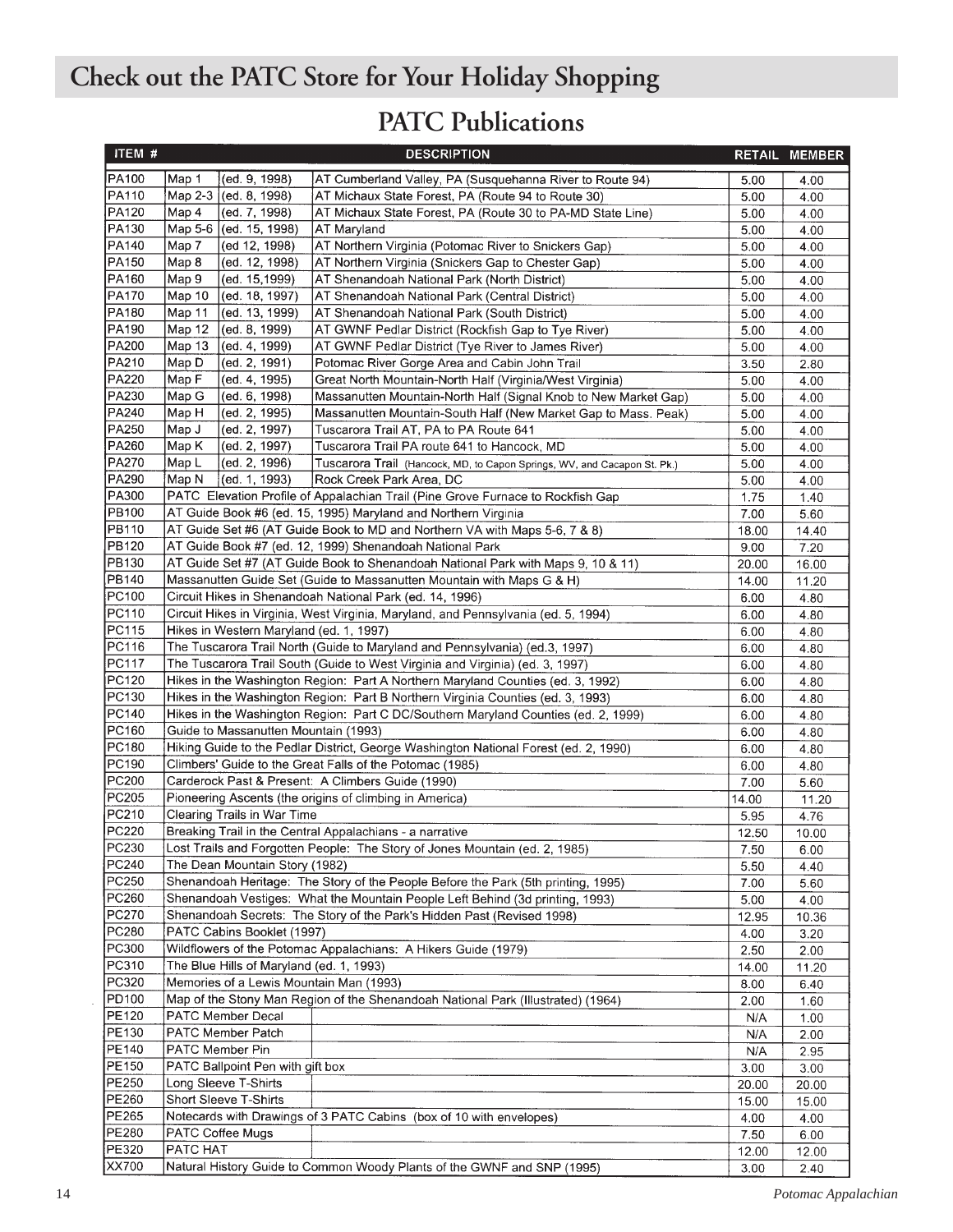## **Publications from Other Publishers**

| <b>DESCRIPTION</b>                                      | <b>RETAIL</b> | <b>MEMBER</b> | <b>DESCRIPTION</b>                                    | <b>RETAIL</b> | <b>MEMBER</b>    |
|---------------------------------------------------------|---------------|---------------|-------------------------------------------------------|---------------|------------------|
| 184 Miles of Adventure (C&O Towpath) (1991)             | \$<br>4.75    | -\$<br>3.80   | Thru-Hikers Planning Guide                            | \$<br>12.00   | S<br>9.60        |
| 50 hikes in Northern Virginia (1994)                    | 13.00         | 10.40         | Towns along the Towpath                               | 14.00         | 11.20            |
| Appalachian Trail Field Book (1982)                     | 3.50          | 2.80          | Towpath Guide to the C&O Canal (1994)                 | 14.00         | 11.20            |
| Appalachian Trail Patch                                 | 3.00          | 2.40          | Trail Building and Maintenance (ed. 2, 1981) (AMC)    | 12.95         | 10.36            |
| Appalachian Trail Thru-Hikers' Companion (1996)         | 10.00         | 8.00          | Trail Design, Construction and Maintenance            | 9.00          | 7.20             |
| Backpacker Magazine Guide to the AT (1989)              | 16.95         | 13.56         | Trails in Southwest Virginia (1997)                   | 6.95          | 5.5 <sub>0</sub> |
| Backpacking: One Step at a Time (1986)                  | 9.00          | 7.20          | W & OD Railroad Trail Guide (1996)                    | 8.00          | 6.40             |
| Camping and Backpacking with Children (1995)            | 16.95         | 13.56         | Walker's Guide to Harpers Ferry (1994)                | 8.00          | 6.40             |
| Common Sense Medical Guide (1987)                       | 15.00         | 12.00         | Walking the Appalachian Trail (1994)                  | 16.95         | 13.56            |
| Cross-Country Skiing (1988)                             | 9.00          | 7.20          | Wilderness Navigation (1999)                          | 9.95          | 8.00             |
| Exploring Washington on Foot                            | 12.95         | 10.36         | Workbook for Planning Thru-Hikes                      | 6.00          | 4.80             |
| Finding Wildflowers in Washington/Baltimore Area (1995) | 15.95         | 12.76         |                                                       |               |                  |
| Food & Lodging Along the C&O Canal (1994)               | 3.00          | 2.40          | <b>Appalachian Trail Poster Maps</b>                  |               |                  |
| Guide to Skyline Drive and SNP (1997)                   | 7.50          | 6.00          | b) AT and eight full-color trail photos 32" x 47"     | 6.95          | 5.56             |
| Guide to the Mason-Dixon Trail System (1992)            | 15.12         | 12.60         | c) AT strip map with forest green border 9_" x 48"    | 3.50          | 2.80             |
| Hikes to Waterfalls (1997)                              | 3.00          | 2.40          |                                                       |               |                  |
| Hiking Guide to the Monongahela National Forest (1999)  | 12.00         | 10.00         | Other AT Guide Books with Trail Maps                  |               |                  |
| Hiking Virginia's National Forests (1998)               | 10.00         | 8.00          | AT Data Book (supplement to guide sets) (1999)        | 4.95          | 3.95             |
| Hollow Boy By Rayner V. Snead (1995)                    | 13.95         | 11.16         | Central Virginia (1994)                               | 18.00         | 14.40            |
| Insiders Guide to Virginia's Blue Ridge (1995)          | 15.00         | 12.00         | Maine (1993)                                          | 25.00         | 20.00            |
| Lightly on the Land                                     | 19.95         | 15.95         | Massachusetts-Connecticut (1994)                      | 20.00         | 16.00            |
| Moonshiner's Son by Carolyn Reeder                      | 4.79          | 3.99          | New Hampshire-Vermont (1995)                          | 17.00         | 13.60            |
| Mountaineering First Aid (1990)                         | 7.00          | 5.60          | New York-New Jersey (1994)                            | 16.00         | 12.80            |
| Pennsylvania Hiking Trails (ed. 12, 1998)               | 7.00          | 5.60          | North Carolina-Georgia (1998)                         | 25.00         | 20.00            |
| Potomac Trails (1997)                                   | 14.95         | 12.00         | Pennsylvania (1998)                                   | 40.00         | 32.00            |
| Rock Climbing (A Trailside how to Guide) (Don Mellor)   | 17.95         | 14.50         | Southwest Virginia (1994)                             | 17.00         | 13.60            |
| Skyland: The Heart of Shenandoah National Park (1960)   | 6.00          | 4.80          | Tennessee-North Carolina (1995)                       | 25.00         | 20.00            |
| The 18 Cabins of Old Rag                                |               | 5.00          |                                                       |               |                  |
| The Appalachian Trail Backpacker (1994)                 | 11.00         | 8.80          | <b>Trails Illustrated Topo Maps</b>                   |               |                  |
| The Appalachians (1975) (Maurice Brooks)                | 18.95         | 15.16         | American Discovery Trail (covers DE, MD, & WV) (1995) | 9.00          | 7.20             |
| The C&O Canal Companion (1997)                          | 23.50         | 19.60         | Shenandoah National Park (1994)                       | 9.00          | 7.20             |
| The New Appalachian Trail (Ed Garvey) (1997)            | 14.95         | 11.95         |                                                       |               |                  |
| The Potomac River and the C&O Canal (1992)              | 8.50          | 6.80          | <b>Trinkets</b>                                       |               |                  |
| The Undying Past of the Shenandoah National Park        | 18.95         | 15.16         | Appalachian Trail South Bandana                       | 5.00          | 5.00             |
| There are Mountains to Climb (1996)                     | 12.95         | 10.36         | Hand Painted Scenic's on Slate Rock                   | 19.95         | 19.95            |
| Thru-Hikers Handbook (Dan "Wingfoot" Bruce, 1998)       | 12.00         | 9.60          | <b>PATC Water Bottles</b>                             | 5.00          | 5.00             |
|                                                         |               |               | Smokey the Bear Pins                                  | 4.00          | 3.2C             |
|                                                         |               |               | Tuscarora Trail Patch                                 | 2.00          | 2.0C             |
|                                                         |               |               |                                                       |               |                  |

| <b>DESCRIPTION</b>                                    | <b>RETAIL</b> | <b>MEMBER</b> |
|-------------------------------------------------------|---------------|---------------|
| Thru-Hikers Planning Guide                            | \$<br>12.00   | S.<br>9.60    |
| Towns along the Towpath                               | 14.00         | 11.20         |
| Towpath Guide to the C&O Canal (1994)                 | 14.00         | 11.20         |
| Trail Building and Maintenance (ed. 2, 1981) (AMC)    | 12.95         | 10.36         |
| Trail Design, Construction and Maintenance            | 9.00          | 7.20          |
| Trails in Southwest Virginia (1997)                   | 6.95          | 5.50          |
| W & OD Railroad Trail Guide (1996)                    | 8.00          | 6.40          |
| Walker's Guide to Harpers Ferry (1994)                | 8.00          | 6.40          |
| Walking the Appalachian Trail (1994)                  | 16.95         | 13.56         |
| Wilderness Navigation (1999)                          | 9.95          | 8.00          |
| Workbook for Planning Thru-Hikes                      | 6.00          | 4.80          |
| <b>Appalachian Trail Poster Maps</b>                  |               |               |
| b) AT and eight full-color trail photos 32" x 47"     | 6.95          | 5.56          |
| c) AT strip map with forest green border 9_" x 48"    | 3.50          | 2.80          |
| Other AT Guide Books with Trail Maps                  |               |               |
| AT Data Book (supplement to guide sets) (1999)        | 4.95          | 3.95          |
| Central Virginia (1994)                               | 18.00         | 14.40         |
| Maine (1993)                                          | 25.00         | 20.00         |
| Massachusetts-Connecticut (1994)                      | 20.00         | 16.00         |
| New Hampshire-Vermont (1995)                          | 17.00         | 13.60         |
| New York-New Jersey (1994)                            | 16.00         | 12.80         |
| North Carolina-Georgia (1998)                         | 25.00         | 20.00         |
| Pennsylvania (1998)                                   | 40.00         | 32.00         |
| Southwest Virginia (1994)                             | 17.00         | 13.60         |
| Tennessee-North Carolina (1995)                       | 25.00         | 20.00         |
| <b>Trails Illustrated Topo Maps</b>                   |               |               |
| American Discovery Trail (covers DE, MD, & WV) (1995) | 9.00          | 7.20          |
| Shenandoah National Park (1994)                       | 9.00          | 7.20          |
| <b>Trinkets</b>                                       |               |               |
| Appalachian Trail South Bandana                       | 5.00          | 5.00          |
| Hand Painted Scenic's on Slate Rock                   | 19.95         | 19.95         |
| <b>PATC Water Bottles</b>                             | 5.00          | 5.00          |
| Smokey the Bear Pins                                  | 4.00          | 3.20          |
| <b>Tuscarora Trail Patch</b>                          | 2.00          | 2.00          |

## **ORDER FORM ON PAGE 16**

### *Walt's Notes, from page 3*

protecting the trails in a rapidly growing urban and commercial environment.

### **Construction of Shelters and Cabins**

Council is considering the approval of significant monetary outlays for the construction of a new shelter in Maryland and the renovation or construction of the Blackburn Trail Center, Rosser Lamb House, John's Rest Cabin, Tulip Tree Cabin, and many other smaller projects involving significant repairs of existing buildings. An inventory of the structural condition of all our cabins has been made so that we may project where resources will be needed during the near future. We will be having a meeting this month of our cabin overseers for the purpose of determining how we may improve cabin operations. A new Cabin Overseers Manual, developed by Mel and Nancy Merritt, will help volun-

teers undertake their responsibilities. We shall need your assistance as renters in helping the volunteer cabin overseers maintain good stewardship of our facilities.

### **Members Are More than Volunteers and Overseers, They Are People**

I had the honor of attending a very special wedding in October. The couple had met more than three years ago while attending a hike in Shenandoah National Park sponsored by the Northern Shenandoah Valley Chapter. The groom had never hiked before. The bride had hiked but not with PATC. As I was departing after the hike on that July day in 1996, I saw them on Crescent Rock, no doubt enjoying the view and each other's company. Well, the days soon passed after Cupid shot that arrow, and the prospective bride and groom became active members of the Club. While attending the wedding I was reminded of how we volunteers are also people with aspirations and goals. Besides being officers and committee chairs, we are also human beings who care for each other. Let us continue to pursue our most important Club goals with a human touch.

May you enjoy meaningful holidays.

See you on the trail,

Wall

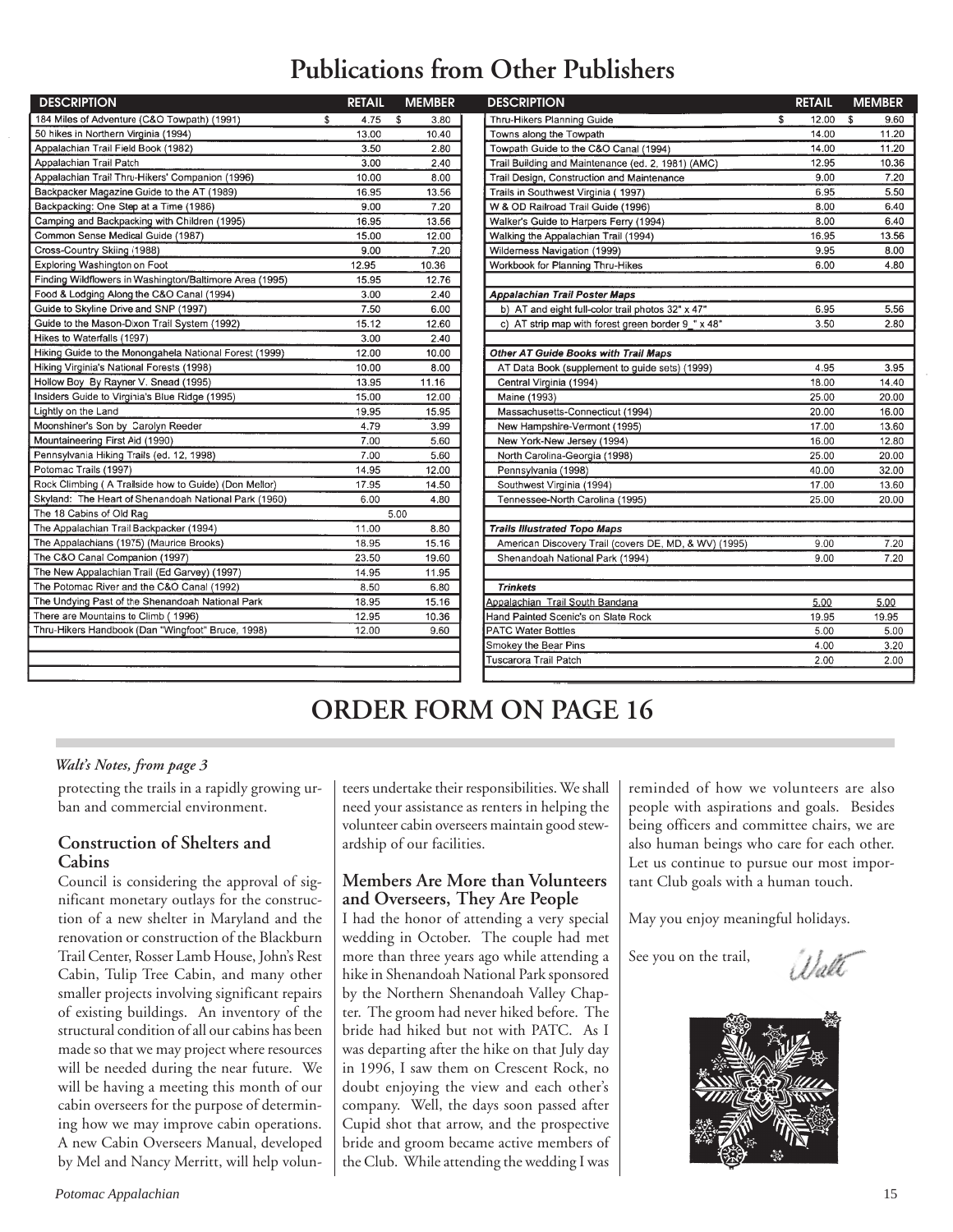|                                                                                                                                                                                                                                                                                                                                                                                             |                                                                                       |                                                                                                                                                                                                                                                                                          | <b>ORDER FORM</b> |                                                                                |                         |  |  |
|---------------------------------------------------------------------------------------------------------------------------------------------------------------------------------------------------------------------------------------------------------------------------------------------------------------------------------------------------------------------------------------------|---------------------------------------------------------------------------------------|------------------------------------------------------------------------------------------------------------------------------------------------------------------------------------------------------------------------------------------------------------------------------------------|-------------------|--------------------------------------------------------------------------------|-------------------------|--|--|
| <b>TELEPHONE HOURS:</b><br>Monday - Thursday: 7:00 p.m. - 9:00 p.m.<br>Thursday - Friday: 12:00 noon - 2:00 p.m.<br>Telephone: 703/242-0693<br>Fax: 703/242-0968                                                                                                                                                                                                                            |                                                                                       |                                                                                                                                                                                                                                                                                          |                   | SEND ALL ORDERS TO:<br>PATC.<br>118 Park Street, S.E.<br>Vienna, VA 22180-4609 |                         |  |  |
|                                                                                                                                                                                                                                                                                                                                                                                             |                                                                                       | Shipping Address____________                                                                                                                                                                                                                                                             |                   |                                                                                |                         |  |  |
| Credit card orders (Visa or Mastercharge only)<br>Please have all information ready when you call.<br>Make checks payable to the Potomac<br>Appalachian Trail Club (PATC)<br>Do not send cash, stamps or C.O.D. orders.<br>Please allow 3 weeks for delivery. Orders may be<br>shipped by UPS or First Class Mail.<br>Please include Shipping and Handling costs to<br>expedite your order. |                                                                                       | $\Box$ Member<br>$\Box$ Nonmember<br>$\Box$ Please send membership information & application<br><b>SHIPPING AND HANDLING CHART</b><br>Order Subtotal<br>S & H Cost<br>Up to \$10,00<br>\$2.00<br>\$10.01 to \$25.00<br>\$4.00<br>\$25.01 to \$50.00<br>\$6.00<br>Above \$50.00<br>\$8,00 |                   |                                                                                |                         |  |  |
|                                                                                                                                                                                                                                                                                                                                                                                             |                                                                                       |                                                                                                                                                                                                                                                                                          |                   |                                                                                |                         |  |  |
| ITFM#                                                                                                                                                                                                                                                                                                                                                                                       | <b>QUANTITY</b>                                                                       | <b>DESCRIPTION</b>                                                                                                                                                                                                                                                                       |                   | <b>UNIT PRICE</b>                                                              | <b>TOTAL</b>            |  |  |
|                                                                                                                                                                                                                                                                                                                                                                                             |                                                                                       |                                                                                                                                                                                                                                                                                          |                   |                                                                                |                         |  |  |
|                                                                                                                                                                                                                                                                                                                                                                                             | <b>METHOD OF PAYMENT:</b><br>$\Box$ Check or Money Order<br>$\Box$ Visa or Mastercard |                                                                                                                                                                                                                                                                                          |                   | 4.5% State Sales Tax (VA residents only) ________                              |                         |  |  |
|                                                                                                                                                                                                                                                                                                                                                                                             | <b>Credit Card Number</b>                                                             | Expiration Date (month/yr.)                                                                                                                                                                                                                                                              |                   | Shipping and Handling (see above) _________                                    | Order Subtotal ________ |  |  |

## **Mike Karpie's Outdoor Photo Tips**

## **Composition, Part Two: Photographing People**

While studio portraits are popular, they often have one strong disadvantage. They show us what the subject looked like at a given time but tell us very little else. Candid photography often shows the person doing something they enjoy and will have more meaning to future generations because they tell a little more about the person.

Here are some ideas to help you with your people pictures:

- Move in close: try to fill the frame with your subject, but in many cases you may want to include other key elements, such as the tent in the background or a favorite piece of hiking gear. Try to catch the person doing something they enjoy.
- Get on your subject's level: this applies mostly to children and, in some cases, animals. Try sitting or kneeling in order to look your subject in the eyes.
- Avoid a cluttered background: try a different angle to eliminate distracting elements in the scene.



ª Avoid squinty eyes: often the best time to photograph people is during overcast weather. If the weather doesn't cooperate, and the sun insists on shining, try moving your subject to the shade or turning the

*See Photo Tips, page 17*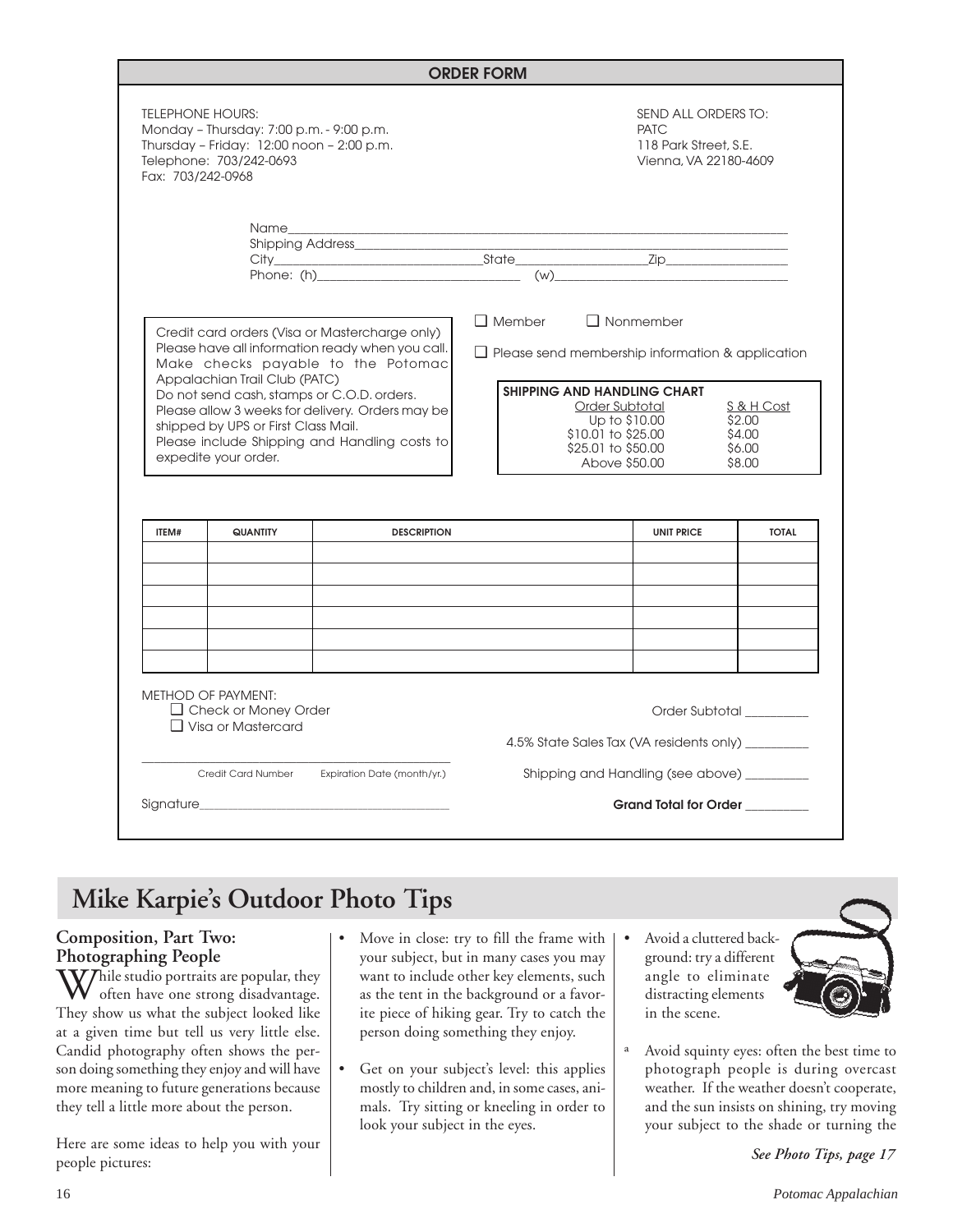*Photo Tips, from page 16*

person so the sun is not directly in his/ her eyes.

- Use fill flash: especially if you are using the above tip! Flash fills in the shadows that can form pools of darkness around the subject's eyes. It also provides a nice catch light, or "twinkle," to the eyes and makes the photo easier to print in publications, such as PATC newsletters!
- Groups: try to arrange your group so their heads are not perfectly lined up. Take several pictures. In a group there is bound to be somebody who turns their head or decides to pick the spinach from between their teeth at the last minute.
- Finally: try to arrange your subjects so they are off-center. There is a great technique for doing this, and I will cover it next month in Part Three: "The Rule of Thirds".

I will be setting up a web site specifically for illustrating the topics covered in this column. You can access the site at: "www.geocities. com/mkarpie/tips.html". ❑

*—Mike Karpie*

### **Obituary**

Margaret Keister Peterson, member 1948-1999 died October 7 after a brief illness. An Honorary Life Member since 1998, Peg was an early member of the Mountaineering Section. She also met the public, for many years, as a member of the Club's Headquarters information and sales staff.

*—Paula Strain*

ATC's TTY phone, donated by David Penny, a deaf through-hiker, is now up and running thanks to Frank Turk's assistance in setting it up and showing the staff how to use it. Deaf hikers will now be able to make outgoing calls from ATC headquarters. The phone is located on the back information desk in the information center.

## **ARE YOU MOVING?!!**

Did you know that the Post Office charges PATC 50 cents every time they let us know a member has moved? You can help save money and get information to you faster just by telling us yourself.

Please fill out the following form and mail it to 118 Park Street, S.E., Vienna VA 22180-4609. You can also call Pat Fankhauser at 703/242-0693 or e-mail her at pfankh@erols.com.

\_\_\_\_\_\_\_\_\_\_\_\_\_\_\_\_\_\_\_\_\_\_\_\_\_\_\_\_\_\_\_\_\_\_\_\_\_\_\_\_\_\_\_\_\_\_\_\_\_\_\_\_\_\_\_\_\_\_\_\_\_\_

\_\_\_\_\_\_\_\_\_\_\_\_\_\_\_\_\_\_\_\_\_\_\_\_\_\_\_\_\_\_\_\_\_\_\_\_\_\_\_\_\_\_\_\_\_\_\_\_\_\_\_\_\_\_\_\_\_\_\_\_\_\_

Name:\_\_\_\_\_\_\_\_\_\_\_\_\_\_\_\_\_\_\_\_\_\_\_\_\_\_\_\_\_\_\_\_\_\_\_\_\_\_\_\_\_\_\_\_\_\_\_\_\_\_\_\_\_\_\_\_\_

Effective date of New Address:

Old Address:

New Address:

New Phone Number: \_\_\_\_\_\_\_\_\_\_\_\_\_\_\_\_\_\_\_\_\_\_\_\_\_\_\_\_\_\_\_\_\_\_\_\_\_\_\_\_\_\_\_\_

*This poem originally appeared, in garbled form, in the September issue of the* PA*. What follows is the correct version.*

### **The Big Blue Revisited, January 22, 1994**

The sun was warm The sky was bright Snow was everywhere Martha timed it right

The ice was thin, Jim fell in Kurt fell down The ladies laughed, what a sight

> The Big Blue beckoned and away they went

Sandra found the crossing Others found the briars

Back on the trail Up the hill they went to a lunch spot on the crest to drink from the views

Maude ate all the dog biscuits and Later...yuck!!

Cameras clicked, snow balls flew Over Meneka Peak to Signal Knob they did press

Peace, smiles and contentment were found in this place The day was right as they all knew

The snow grew deeper They were the first ones through Then it was time to go And down the hill they went

Later it grew dark

They found the cars The roads were slippery Jane grew tense

But

The sky was black The stars were out Moonshadows danced in the woods and Played in the snow covered pastures

So

Finally to a restaurant they did go Marcie met Art It was nice

Many helpings of Fried Clams later Out the door they went Just as fat and Sassy as ever

And

Friends

It just doesn't get any better than this *—Snowbanks*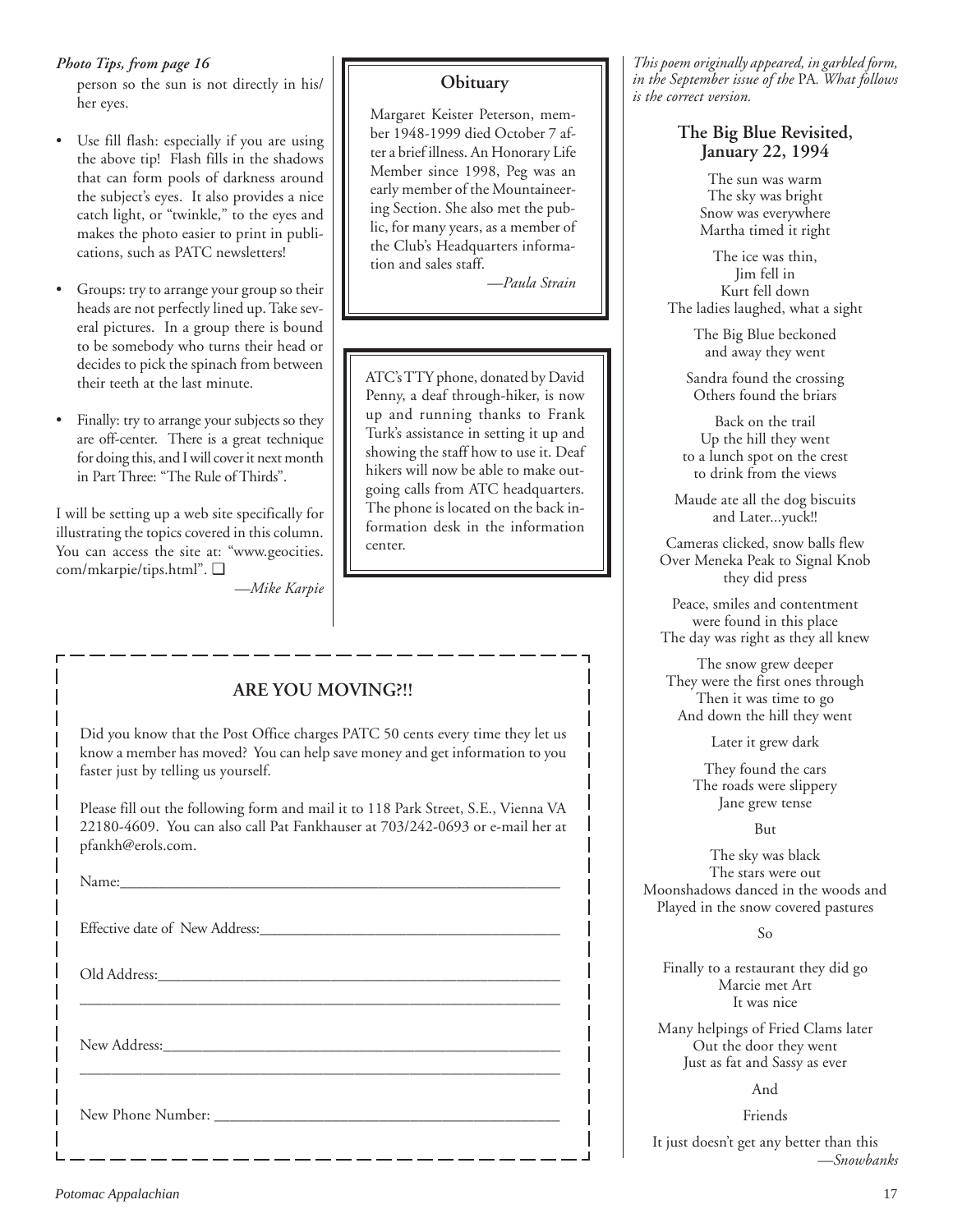## **Trailhead**

 $\sum$  ou only had to be outside in October to<br>realize what a beautiful time it was to hike or work on PATC trails. Overseers and trail crews were very active this fall, enjoying the cooler weather and exciting fall foliage. The consensus is that this is the best time of year to work on the trails.

Before leaving to help take care of triplet grandchildren just returned from the hospital, Pete Gatje, Supervisor of Trails, passed on his grateful appreciation to the PATC District Managers and Trail Crew Leaders for the great job they have done this year. The AT has never been in better shape, and the blue trails, including the Tuscarora Trail, are also much improved.

## **Oktoberfest In SNP North District**

George Walters reports that North District trail overseers were kept busy in October from the nearly seventeen inches of rain that fell in the park in September combined with the frequent wind events that produced blowdowns by the score and filled many of the waterbars. Twenty-five trees were down in just two adjacent sections of the AT!

A large crew turned out for the North District Hoodlums' Oktoberfest work trip, building over two dozen rock check dams and waterbars on a recently eroded section of AT tread near the summit of North Marshall. Afterwards, the crew retired to Indian Run Hut for a banquet of various German foods and a chance to view the rings of Saturn and the moons of Jupiter through the head Hoodlum's telescope. The crew also installed check dams and rebuilt waterbars on the Indian Run spring trail and hut access trail.

## **Dogwood Half-Hundred Route**

Dogwood runners on the Massanutten West Trail leaving Powells Fort Camp will find a much-improved tread after an October work trip by the Stonewall Brigade and the Massanutten Crew. PATC crews combined forces with the trail crew of the mountainbiking club Mid-Atlantic Offroad Riding Enthusiasts (MORE) for a major overhaul of the drainage on this long neglected trail.

Old, ineffective waterbars were replaced, and new waterbars added. Only modest dirt berms were used since waterbar construction involved digging a two-to-four foot wide, deep ditch alongside outsloped tread. Water tips off the tread into the ditch and is led to the downslope. No slippery logs or rocks! All along the trail, the downslope lip was removed where possible to allow water to flow off outsloped tread without need of a waterbar. Large rocks that had been placed in the tread as checkdams or waterbars were removed. New tread was built around badly gutted sections. The tread is now well drained, easy to maintain, and friendly to hikers, bikers, and horses.

Pesky gnats were a problem, so everyone was issued a headnet. These nets got rave reviews. In the future, all Stonewall Brigade and Massanutten Crew members will be issued a laundered "gnat gnet." A crew leader who wears shorts remarked that the gnat gnet protects one's gnose, but will not prevent gnat gnawed gnees.

## **Tales from the North District**

With the luxury of having two entire weeks to dedicate on one trail with both North District trail crews, our SNP/PATC partnership agreed to work on two problem areas of the Thornton River Trail. The first addressed improving the four stream crossings to allow easier, drier crossings during normal water flows, and the second involved cleaning up a very rough section of the trail leftover from Hurricane Fran in September 1996. The first week, the Park's North District Trail Supervisor, Don Harvey and PATC Supervisor of Trails, Pete Gatje, led old hands Mike Fleming, Al Juliano (who returned after a year's layoff) and Bernie Stalmann. They were joined by first timers Stan Turk, a Tulip Tree cabin veteran, and Trip Reed, a recent retiree looking for adventure and excitement. Our mission to put in four stream crossings by moving large rocks with a Griphoist was looked forward to by all. Day One is always a challenge — for some more than others. Rise and shine at 5:30 AM was only looked forward to by Bernie as he got to sleep in. After being ready to hit the road by 6:30, the first decision was to change rise and shine to 6 AM. We met Don at Piney River Ranger Station, got tools, and were on our way to the Thornton River trailhead outside the Park. After an easy, almost two-mile hike to the first river crossing, we were ready for action. Under Pete Gatje's direction, it didn't take long to get rocks moving and in place. Before we knew it, it was lunchtime. The second challenge of Day One was now here. Two crew members left their lunch back in the refrig at Pinnacles. Shame. After a few laughs, the rest shared. Before the end of the first day we had completed the first crossing, and it was on to number two. While Pete and crew were moving rocks, Don and Bernie were having fun on the two-man cross cut saw taking out blowdowns that were in the way.

Tuesday and Wednesday were much the same as Monday. Interestingly enough, on Tuesday a third crew member left his lunch, not in the refrigerator, but in his backpack. Of course that brought a lot more guffaws after Monday's lunch forgetting incident. No doubt it is just plain hard sorting out one's backpack from a daypack that early in the morning. Tuesday we finished crossings two and three, and our adventure that day was to have Don and Pete show us how to stash our tools behind a large boulder — on top of a yellow jacket nest. They showed us how two middle-aged (not you Pete) trail dogs could move like a pair of twenty year olds. By Wednesday we had finished all four crossings, which, we are happy to say, survived the heavy Dennis and Floyd rains in the Park. On our hike out Wednesday we were treated to a faceto-face encounter with the "wild" Angus steer living on the east side of the Park. Trip and Mike discovered that they also had herding talents as they pushed Blackie for a half-mile before he decided he had enough and took off up the mountain.

Thursday we decided to do a double crossing of the Thornton River on the Hull School Trail. While Pete, Al, Mike, and Trip tended to that, Don and Bernie headed up Fork Mountain Trail to remove a dozen blowdowns with the cross cut saw. That was a dream. After three challenging trees, it was time to rejoin the rock movers. On Friday we decided to spend half a day working on another trail. We did some needed maintenance on Tuscarora/Overall Run and put in some new water bars. The weather was perfect, the views as always spectacular, the new Skyland dinner menu appreciated, and the friendship rewarding.

Week two in the North District brought some changes: in addition to being a shorter week due to Labor Day, we had a smaller crew. Bernie as a holdover from week one was joined by second week vets Martha Spohn and Bill Wallace and newcomer Carmelita Will-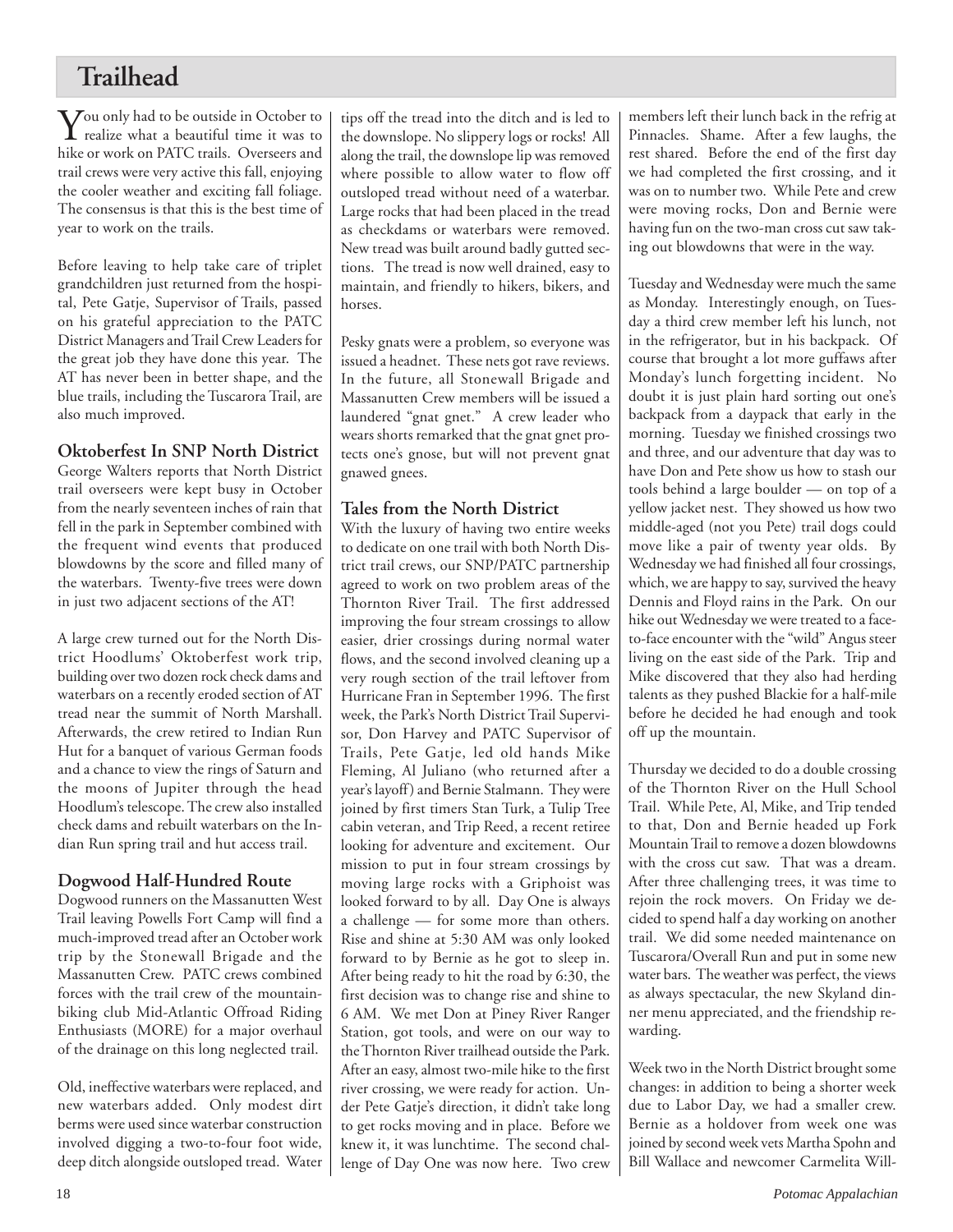### *Trailhead, from page 18*

iams. The Labor Day weekend had so much rain that Don Harvey decided it could be too wet to work on Thornton River, so we spent Tuesday and Wednesday cross cutting blowdowns on Piney Ridge and Fork Mountain Trails. Bernie felt a lot better not leaving Fork Mountain undone! On Thursday we made it back to Thornton River. We had a full day rebuilding long lost water bars as well as putting in a few new ones. On Friday we returned to Tuscarora/Overall Run to finish what we had started the previous week. It was a great two weeks, and we had the opportunity to finish much of what was started on Thornton River during George Walter's Overseer Workshop on the following weekend. So to all you ND hikers—enjoy the improvements.

### **Thornton River Workout**

Aurelio Roco, co-overseer for the Thornton River Trail, led six volunteers at the end of October to start rebuilding the tread that was washed out from Hurricane Fran in September 1996. The previous work done earlier this September with the trail crews and the overseer workshop had survived the rains of Dennis and Floyd. With a day's effort, 150 feet of elevated tread with a parallel lateral ditch was in place. After a great spaghetti dinner and wine, Aurelio announced that this has been so much fun, we are going back in November.

### **Cadillac Does Vining**

With hunting season upon us, the Cadillac Crew, unable to work at Shockeys Knob, organized a couple of work trips to Vining Tract in October. On the first work trip to Morris Cabin, the crew was greeted with a rutted approach road to the tract (see Aimee Kratts' comment on the PATC forum). At the cabin, a large blowdown blocked the path to the privy and spring, and the spring box had been a washed out as a result of the hurricanes in September. The Morris privy was lucky to be alive, as the 28-inch diameter oak blowdown only missed crushing the privy by four feet. Original work plans were modified, and the crew attacked the blowdown and rebuilt the spring box before rebuilding the tread to the spring and clearing around the cabin as planned. The continuation of Saturday night's rain into Sunday limited activities, but the crew was still able to open up areas behind the cabin.

Unlike the rain at Morris, beautiful clouds combined with the fall colors provided a beautiful backdrop for a work trip to Mutton Top.

The crew's challenge was to clear the view obscured by years of unchecked growth around the perimeter of the field in front of the cabin. It was amazing to watch the view unfold as the crew systematically cleared trees and vines. If you are visiting the Vining Tract, check out Mutton Top; the view is fantastic!

## **Tip from a Tool Toter**

Trail workers often need more than one tool (e.g., pick mattock and McLeod, etc.), but carrying multiple tools is frequently awkward. You have noticed that carrying one tool in each hand causes gnats to swarm around, hats to loosen, itching, and brush to get in the face. Hop Long recently fashioned lashings to hold such tools together. Lashings are made from 14 inch pieces of 1/8 inch "bungee" and small wire hooks, one hook at each end. One lashing is used around each end of the tools. Three wraps of the lashing around the tools is superior to a single wrap of a stronger cord. The three wraps require less tension per wrap and allow the tools to work into a stable package. The "bungee" used was salvaged from broken tent poles.

Please send any interesting tale, technical advice, individual or group accomplishments, and trail maintenance questions to Trailhead, c/o Jon Rindt, 621 Skyline Forest Drive, Front Royal, VA 22630 or to jkrindt@erols.com.

## **Volunteers - Appointed November 7, 1999**

### **Trail Overseers**

| William Allen Fout [Co-overseer] | Wesley Heights Trail- Glover-Archbold               |
|----------------------------------|-----------------------------------------------------|
|                                  | to Battery Kemble Park                              |
| Tom Van Veen                     | Northern Peaks West Trail                           |
| John Bartlett                    | Jones Mountain Trail - Bear Church Rock             |
|                                  | to Cat Knob Trail                                   |
| Keith Dailey                     | Tuscarora Trail - Sleepy Creek to Shanghai Road     |
| Peter Meleney                    | Dunbarton Oaks Trail - Whitehaven Street            |
|                                  | to Rock Creek Park                                  |
| Joseph Kolb                      | Pinhurst Branch Trail - Western Ridge               |
|                                  | to Western Avenue                                   |
| Paul Meade [Co-overseer]         | AT - Frazier Discovery Trail to Loft Mt. Camp Store |
|                                  |                                                     |